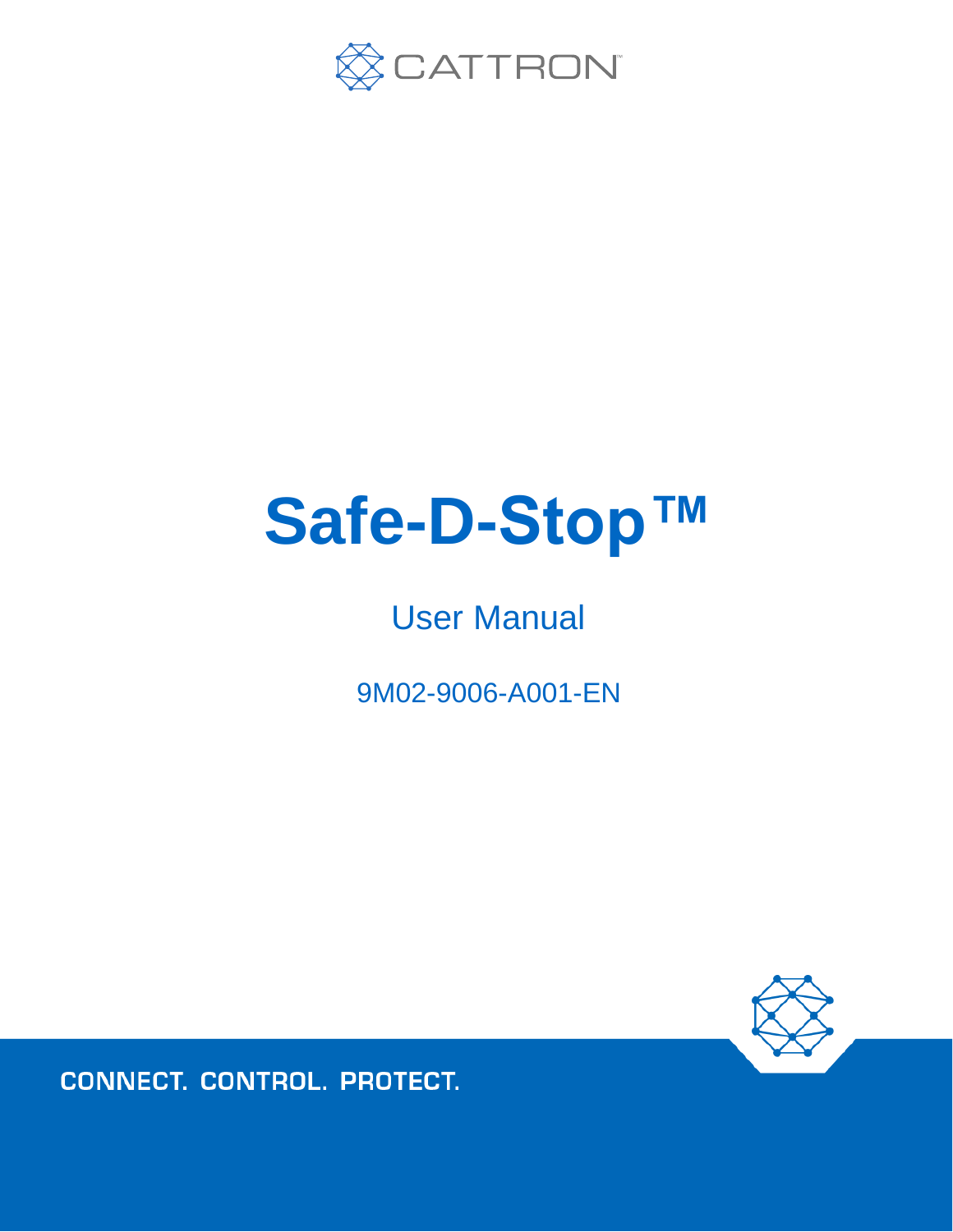

## Revision History

| <b>VERSION</b> | <b>DATE</b>               | <b>NOTES</b>                                                 |
|----------------|---------------------------|--------------------------------------------------------------|
| 1.0            | Aug 25 <sup>th</sup> 2020 | Initial Release per ECO-20-0193                              |
| 2.0            | 2/20/21                   | Removed Cattronlink Section and added De-Linking ECO-20-0310 |
|                |                           |                                                              |
|                |                           |                                                              |

Any information furnished by Cattron™ and its agents is believed to be accurate and reliable. All specifications are subject to change without notice. *Responsibility forthe use and application of Cattronproducts restswiththeendusersinceCattronandits agents cannotbe awareof allpotentialuses. Cattronmakesnowarrantiesas tonon-infringementnoras tothefitness, merchantability,orsustainabilityofanyCattronproducts forany specific* or general uses. Cattron Holdings, Inc., or any of its affiliates or agents shall not be liable for incidental or consequential damages of any kind. All Cattron products are sold pursuant to the Terms and Conditions of Sale, a copy of which will be furnished upon request. When used as a tradename herein, *Cattron means Cattron Holdings, Inc. or one or more subsidiaries of Cattron Holdings, Inc. Cattron™, corresponding logos, and other marks are trademarks or registered trademarksofCattronHoldings,Inc.Othermarksmaybethepropertyofthirdparties.Nothinghereinprovidesalicense underanyCattron or any third-partyintellectualproperty right.*

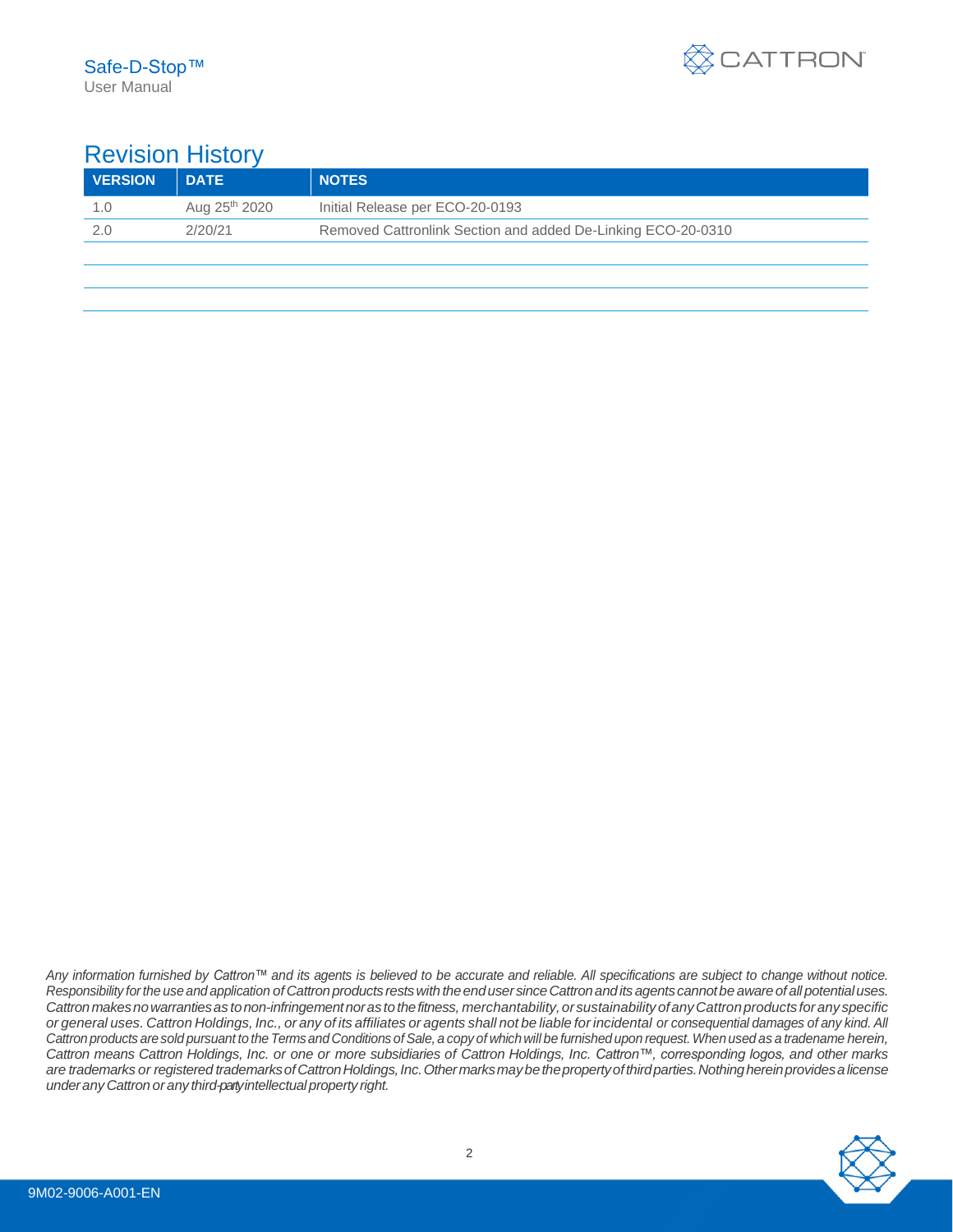

## **Contents**

| 2.             |       |  |
|----------------|-------|--|
|                |       |  |
|                | 2.2   |  |
|                |       |  |
| 3.             |       |  |
| 4.             |       |  |
|                |       |  |
|                | 4.1.1 |  |
|                | 4.1.2 |  |
|                |       |  |
|                | 4.2.1 |  |
|                | 4.2.2 |  |
|                | 4.2.3 |  |
|                |       |  |
|                |       |  |
| 5.             |       |  |
| 6              |       |  |
|                |       |  |
|                | 6.2   |  |
|                | 6.3   |  |
|                |       |  |
| $\overline{7}$ |       |  |
|                |       |  |
|                |       |  |
|                | 7.3   |  |
|                |       |  |
|                | 7.4.1 |  |
|                | 7.4.2 |  |
|                | 7.4.3 |  |
|                | 7.4.4 |  |
|                | 7.4.5 |  |
|                | 7.4.6 |  |
|                |       |  |
|                | 7.5.1 |  |
|                | 7.6   |  |

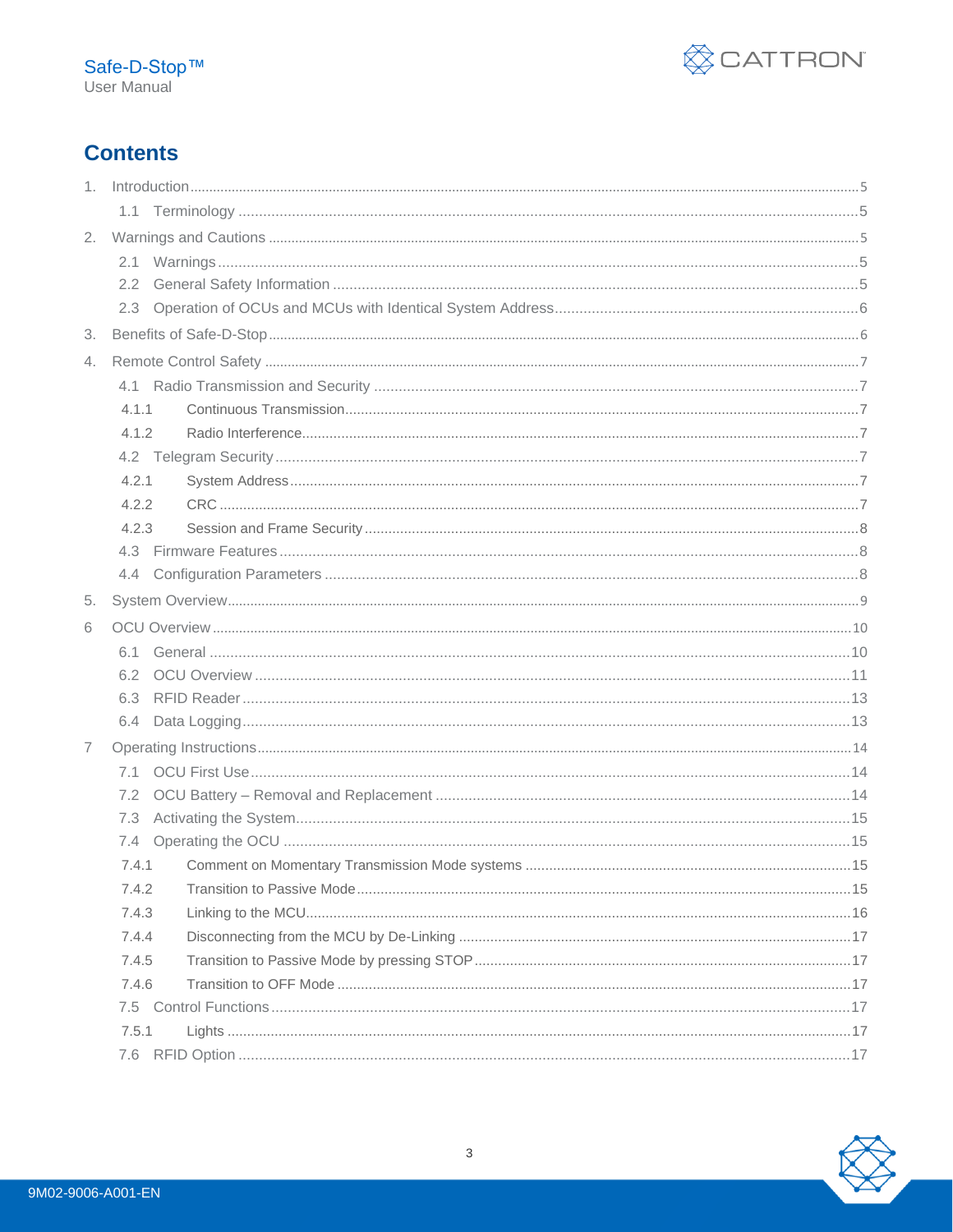

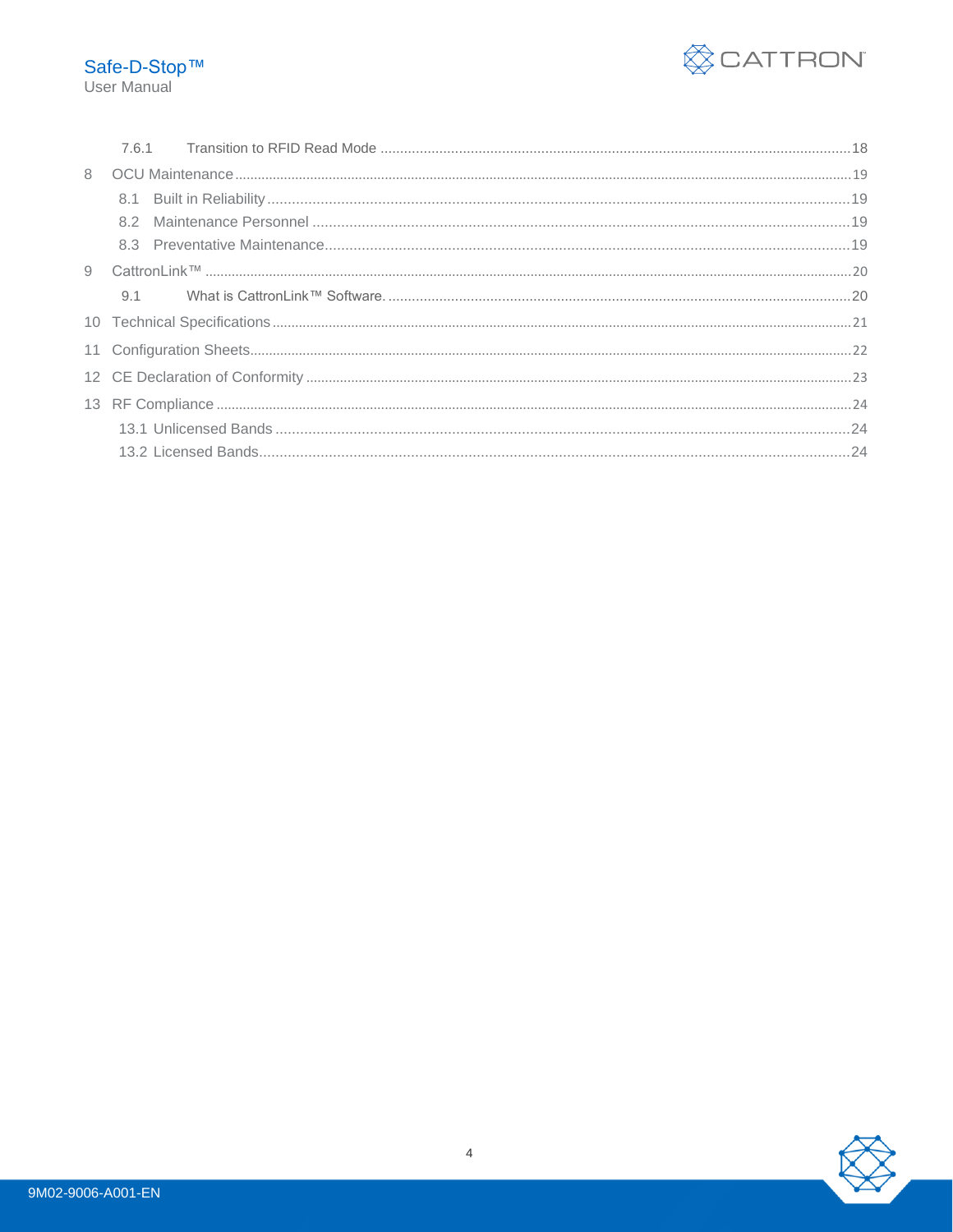

## <span id="page-4-0"></span>1. Introduction

This manual includes general information concerning the operation of the Cattron Safe-D-Stop™ Operator Control Units (OCU).

For information pertaining to the matching Machine Control Unit (MCU), please refer to the separate MCU user manual.

### **1.1Terminology**

<span id="page-4-1"></span>The following represents important acronyms and long form names used in this document:

- OCU Operator Control Unit, historically referred to as a *transmitter*
- <span id="page-4-2"></span>• MCU – Machine Control Unit, historically referred to as a *receiver*

## 2. Warnings and Cautions

#### **2.1Warnings**

<span id="page-4-3"></span>WARNING statements have been strategically placed throughout all text prior to operating or maintenance procedures, practices, or conditions considered essential to the protection of personnel or equipment and property. A WARNING applies each time the related step is repeated. Before starting any task, the WARNINGS included in the text for the task should be reviewed and understood.

WARNINGS appearing in this manual follow the general format below.



#### **WARNING**

Description of warning Possible consequence of non-compliance

#### <span id="page-4-4"></span>**2.2General Safety Information**

- Persons under the influence of drugs, alcohol and/or other medicine that impairs reaction may not assemble, disassemble, install, put into operation, repair or operate the product.
- All conversions and modifications of an installation or system must conform to the relevant safety requirements.
- Only qualified, trained, authorized personnel may perform work on the equipment, in accordance with the relevant safety requirements.
- In the event of malfunction and/or visible defects or irregularities, the product must be stopped, switched off, and the relevant master switches also switched off.

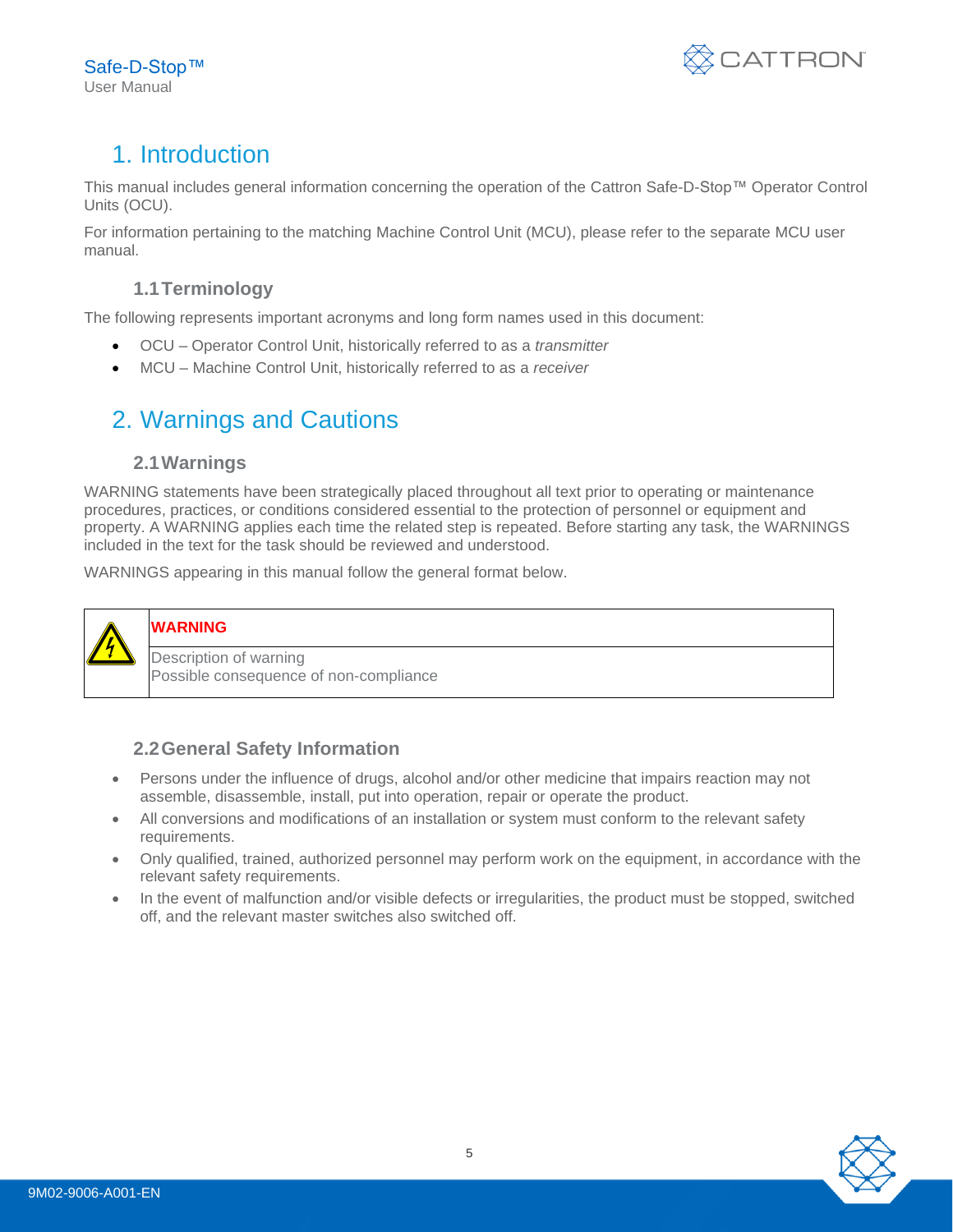

#### **WARNING**

Observe the statutory regulations and directives applicable for the intended purpose, e.g.:

- Accident prevention regulations
- Safety rules and directives
	- Standards
	- Generally applicable statutory and other binding regulations for accident prevention and environmental protection, and general safety and health requirements.
- Ensure that users have access to the user manual.
- The personnel assigned to work on/with the product must have read and understood this operating manual and the safety instructions.
- The safety instructions must, if necessary, be supplemented by the user with instructions concerning the work organization, work sequences, qualified personnel, etc.
- All repairs made during the warranty period must be carried out by the manufacturer or appointed authorized service center; failure to comply will invalidate the warranty.
- All repairs made should be carried out in a suitably clean static-safe environment, free from contaminants such as metal filings, water, oil, etc.
- It is the user's responsibility to ensure that the product always operates in good condition and that all applicable safety requirements and regulations are observed.
- Product modifications may not be carried out without the consent of the manufacturer.
- Original spare parts from the manufacturer must be used.
- Carry out periodic inspections and/or maintenance either required by law or prescribed in the user manual within the required intervals.

#### <span id="page-5-0"></span>**2.3 Operation of OCUs and MCUs with Identical System Address**

To ensure safe operation, OCUs and MCUs are paired by way of a system address.

This system address is unique and only assigned once by Cattron.



#### **CAUTION**

Conflict of Addresses: Addresses are never repeated and are System Unique.

The user must ensure that the system address and addressing mode is used as designed. The system address is marked on the OCU and MCU and must match. In the event of a breach of this undertaking, the user is liable for any resulting damage/loss and shall indemnify the manufacturer against all third-party liability claims.

## <span id="page-5-1"></span>3. Benefits of Safe-D-Stop

A Safe-D-Stop system enables a user to have constant and immediate access to a Machine Stop switch regardless of their location relative to a machine, thereby making it possible to bring a machine to a stop almost instantly and without having to locate, move to and activate a hard wired stop switch. Safe-D-Stop also integrates two single-speed, reversing, PLd control functions.

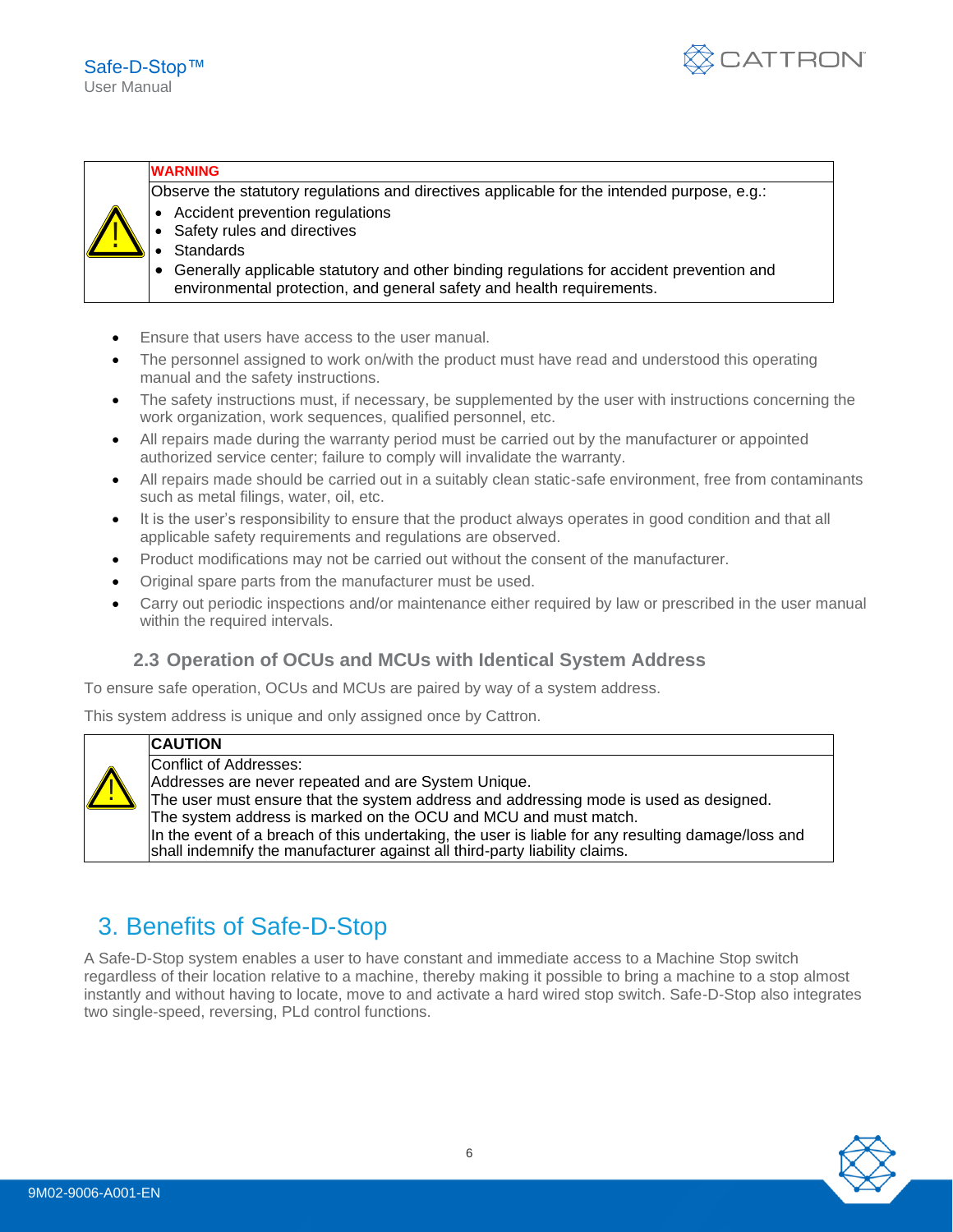

## <span id="page-6-0"></span>4. Remote Control Safety

#### **4.1Radio Transmission and Security**

<span id="page-6-1"></span>The transmission between the OCU and MCU is performed by means of a secure RF telegram. Regarding the actual radio frequency that is used it typically depends on the national regulations and the choice of a licensed or license exempt frequency band.

A specific RF frequency band and channel may have been selected prior to delivery of the system, depending on the frequency band, a specific number of RF channels will be available within that band. In all cases a clear unused (unless timesharing with another Cattron system) channel will be required for reliable operation.

<span id="page-6-2"></span>The OCU and MCU must operate on the same RF channel in order to be able to communicate.

#### **4.1.1 Continuous Transmission**

Normally transmission is continuous and the MCU uses this as part of the information required to maintain the Main Contactor control relays in an active closed state. If the MCU does not receive a valid telegram in this mode for a defined period of time, it automatically turns off, i.e. main contactor control relays and command relays open and the machine will be brought to a halt.

#### <span id="page-6-3"></span>**4.1.2 Radio Interference**

Signals from other RF-emitting sources might interfere with the radio communication between the OCU and MCU. If the radio link is affected by these sources, it may cause intermittent operation and a changing the RF channel might be necessary.

#### <span id="page-6-4"></span>**4.2 Telegram Security**

<span id="page-6-5"></span>The transmitted telegram contains several security features, as follows:

#### **4.2.1 System Address**

This system uses a 24-bit addressing scheme, normally comprising a 16 bit master-address and an 8 bit subaddress extension, where each OCU/MCU pair shares a common, unique overall address. This address is contained in every telegram sent by the OCU and is checked by the MCU every time an RF signal is received. The MCU processes a command only when the address in the telegram matches its own defined address. This is a safety measure to ensure that the MCU will act only upon its assigned OCU.

#### *4.2.1.1 Addressing Modes*

There are multiple addressing modes that may be implemented depending on the specific application needs, but in essence the units use a 16 bit Master Address (MA) and 8 bit Sub Address (SA), creating one single 24 bit address.

e.g. OCU address = 0000 0000 0000 0001 0000 0001

<span id="page-6-6"></span>MCU address = 0000 0000 0000 0001 0000 0001 (MCU Online matching MA plus SA byte) equivalent to a 24 bit address.

#### **4.2.2 CRC**

The telegram is checked for integrity using a 16-bit CRC, corrupted frames will be rejected because the recalculated CRC will not match the transmitted CRC.

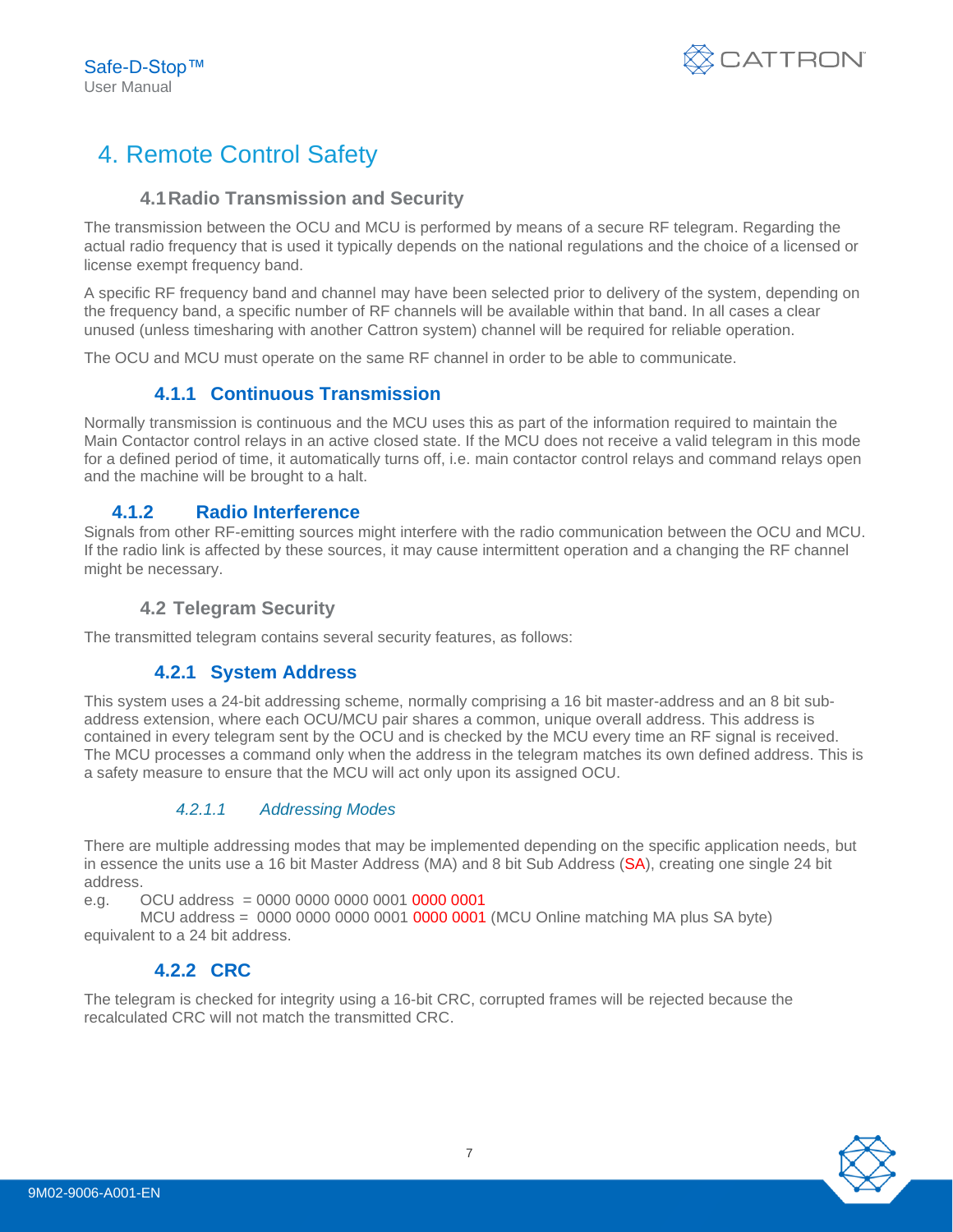

#### **4.2.3 Session and Frame Security**

<span id="page-7-0"></span>Each message is protected by an enhanced proprietary security protocol in such a way that every telegram sent is both encrypted and unique, thereby eliminating any possibility of a 'hacking' or 'store and replay' attack from ever being successful.

#### <span id="page-7-1"></span>**4.3 Firmware Features**

Firmware enables the safe core functionality of the OCU and MCU, additionally it is the resident firmware 'Apps' within the firmware in conjunction with the related Configuration Parameters that enable the OCU and MCU to implement specific functionality. Firmware is upgradeable over the Bluetooth™ link, this is a closed box operation.

#### <span id="page-7-2"></span>**4.4 Configuration Parameters**

The configuration parameters, including the System Address, Sub-Address, the selected RF channel(s), and those parameters needed to enable programmed functions to operate are programmed over the Bluetooth™ link, that is a closed box operation.

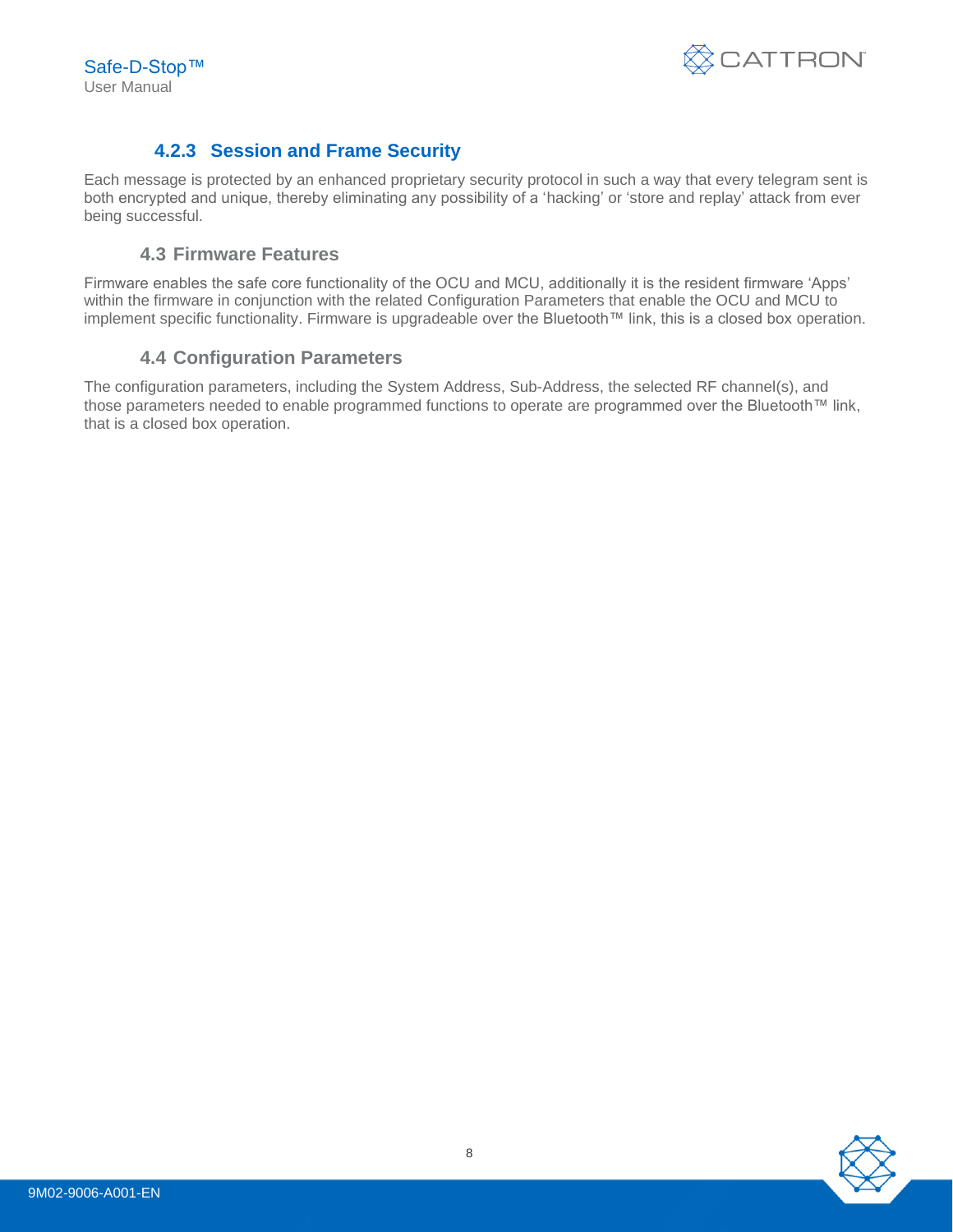

## <span id="page-8-0"></span>5. System Overview

Each system typically includes one, two or three OCUs and one MCU plus accessories.

An MCU can be considered as a specialized Safety PLC.

The Safe-D-Stop OCU requires the 10R-ASO MCU in order to meet the specified functional safety level.

The OCUs and MCU are linked by secure communication and a linking / delinking process, the MCU drives the machine interface (relays, etc.). Therefore, the machine is under the direct control of the OCU and hence operator.

These systems feature an ability to wirelessly connect to the OCU or MCU and upgrade firmware to take advantage of new features as they are released as well as the ability to wirelessly change configuration items such as frequency, address and function, or examine function totalizers, data and error logs etc.

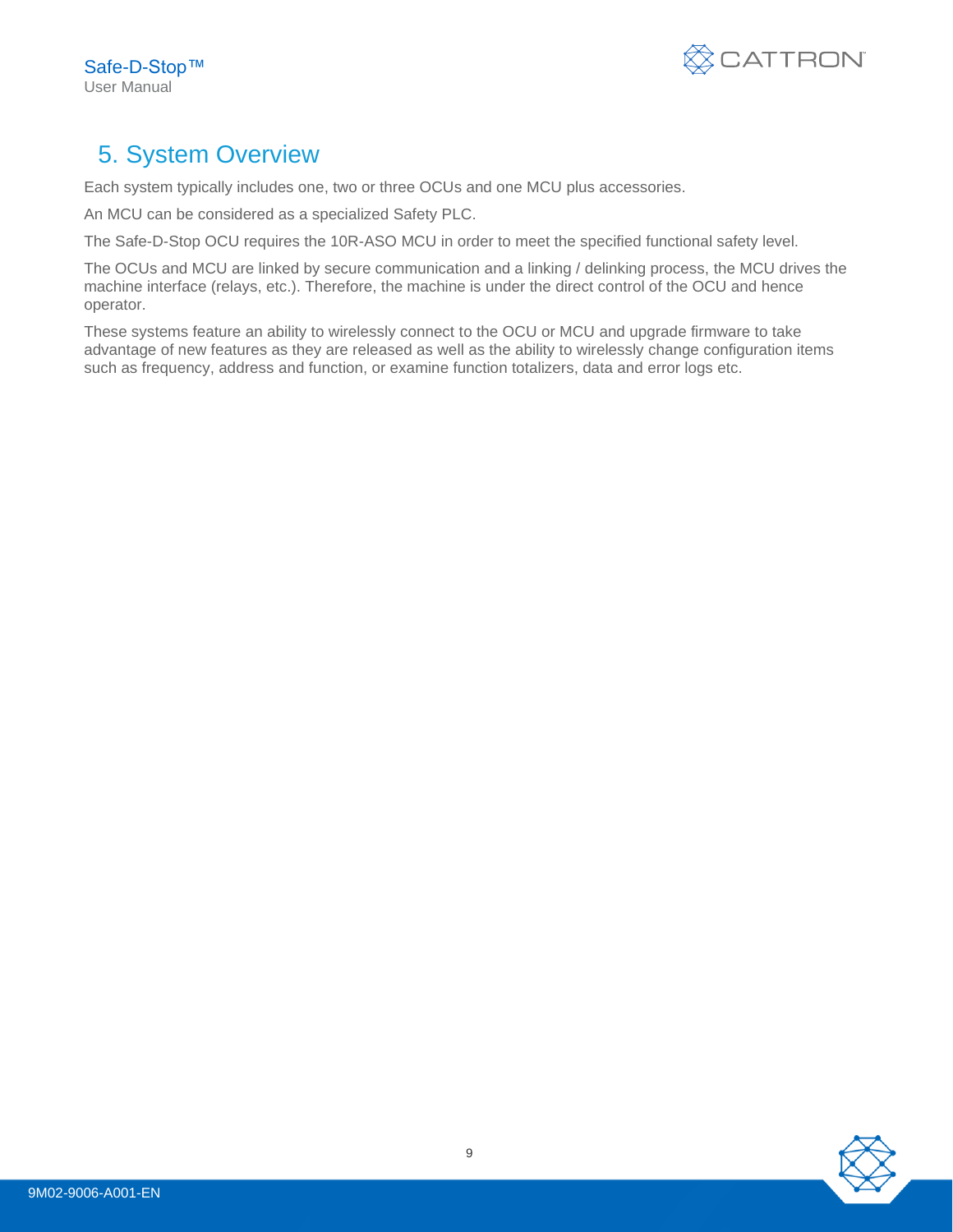

## <span id="page-9-1"></span><span id="page-9-0"></span>6 OCU Overview

#### **6.1General**

These OCUs are globally compliant when supplied with an appropriate radio module for the region being used, for non-standard applications additional regional or application specific certifications may be required. These units have been designed with the latest generation safety electronics and firmware and exceed the safety related systems requirements for ISO13849 Category 3 PLd for the stop and control functions.

OCUs are equipped with two internal antennae, one for 2.4GHz and the other for the sub-GHz link, the typical operating range while dependent on the local environment is well in excess of 300 ft, with an open site performance in excess of 750ft can be expected.

In normal operation the OCUs will Link to and delink from the MCU in a controlled manner that will prevent a machine stop being issued, if however a linked OCU loses RF communication with the MCU due to excessive range or RF interference, or if the E-Stop is pressed on a linked OCU, the MCU Main safety relays will be deactivated.

OCUs have been approved to comply with the RF standards applicable to the region or country of use, there are license exempt bands and license required bands.

In North America, the 915MHz band is license exempt (FCC Part 15 and Industry Canada RSS-210 standards).

In Europe and other regions, the typical license exempt band is 433-434 MHz, 869MHz; again, other licensed and unlicensed frequency bands are available.

Globally the 2.4GHz band is generally available as license exempt with some technical variations.

The use of licensed bands including 450-470MHz will require an operating license but provide additional reliability because they are protected from interference.

The OCUs are designed to be powered by two off the shelf AA Alkaline batteries for the quoted 95 hours of nominal operation and while the OCU would work with NiMH rechargeable batteries the battery life monitoring would not be accurate and may lead to unexpected shutdown.

Status and feedback are provided by 6 LEDs and a Haptic vibration motor, the 6 LEDs are Status, Stop, A, B, 1 and 2; Status is a Tri-color, Stop, A, B, 1 and 2 are Bi-color, there is an ambient light sensor to adjust the intensity based on background light levels.

The Stop LED shows the current availability of the Stop switch in line with the latest standards.

LEDs A, B, 1 and 2 located to the right and left of the 'STATUS' LED may be configured to indicate when an OCU function command, or to provide status indication of machine state, via Talkback.

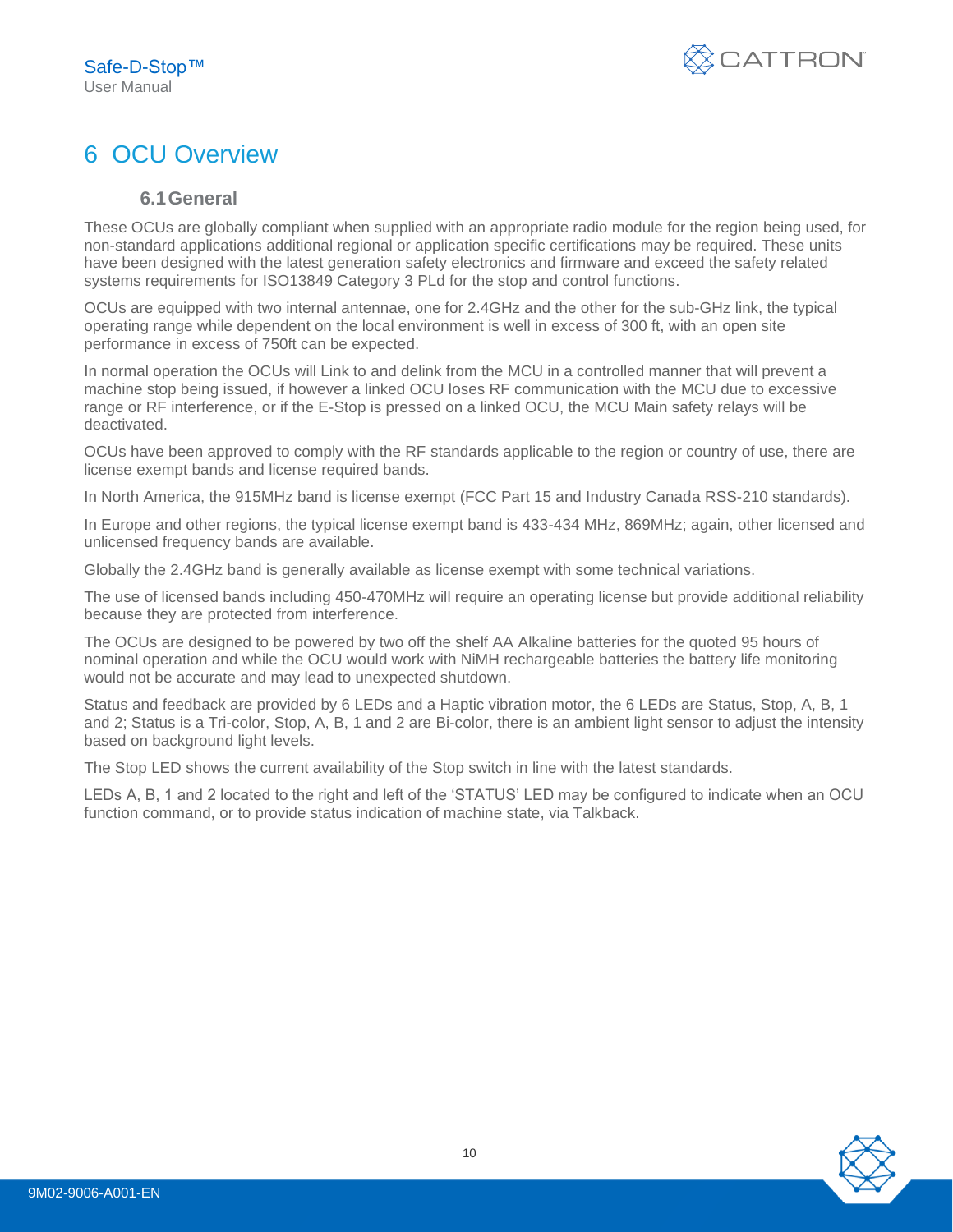

#### <span id="page-10-0"></span>**6.2 OCU Overview**

The Cattron Safe-D-Stop OCU is a lightweight, palm-sized, extremely rugged controller.

A label insert sheet is provided to identify button functionality to suit most applications, and while the front graphic is standard, it is possible to have both customized graphics and customized switch configurations.



#### **Figure 1: Safe-D-Stop™, front view**

The 'STATUS' LED (located center top) indicates the operational mode and any error messages.

The aperture directly under the 'STATUS' LED is an ambient light sensor that is used to adjust LED intensity and improve battery life.

The four remaining LEDs, A, B, to the left of the Status LED and 1 and 2 to the right of the Status LED, indicate either selection such as function select or optional Talkback information.

There is a Haptic (vibration) feedback motor within the case to provide alerting and confirmation to an operator focused on the task at hand.

Each high reliability rocker switch has two contacts in each direction to operate a single safe CAT3 PLd function, the on button is single step. The Stop switch is unique and features a Cat3 safety architecture and incorporates LED back lighting to provide information on the Stop switch availability as per latest standards.

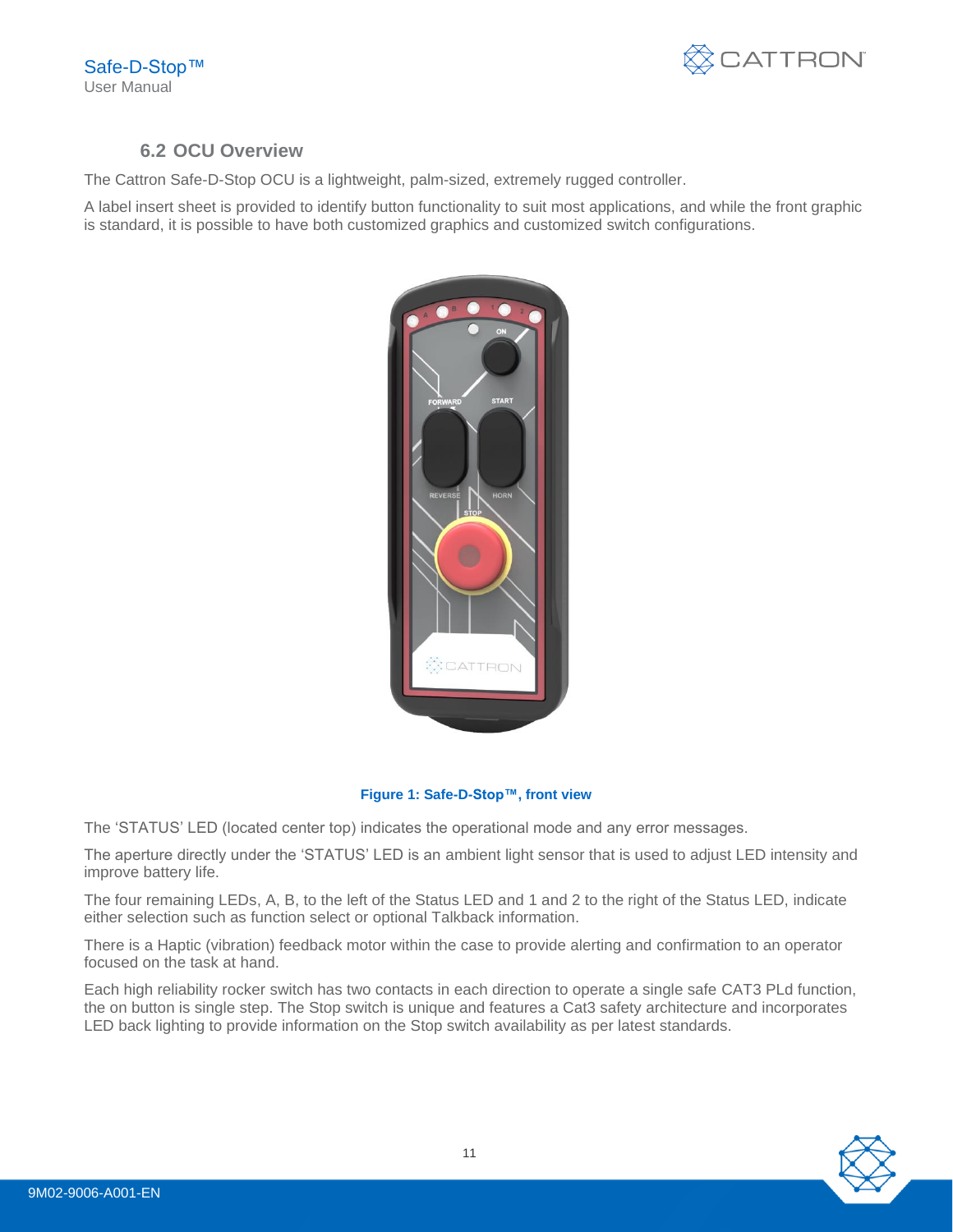

Any function is normally active only if the respective pushbutton is pressed. When the pushbutton is released, the function automatically stops, however latched MCU functions may be defined for functions such as Lights that need to be maintained in the absence of an online OCU.

The On push button is for System Start / linking / delinking and possibly Reset/HORN depending on machine wiring.

At startup the pushbuttons are checked for the correct off state.

These OCUs are supplied with use off the shelf AA Lithium batteries that will typically provide more than 200 hours of continuous operation, Alkaline and rechargeable NiMH batteries can also be used but will provide different battery lives. The batteries are accessed via a sealed cover retained by two screws as shown below.

#### **Figure 2 OCU, rear view**



- 1. Sealed Battery Cover
- 2. Battery Access Screws
- 3. Loop for belt clip

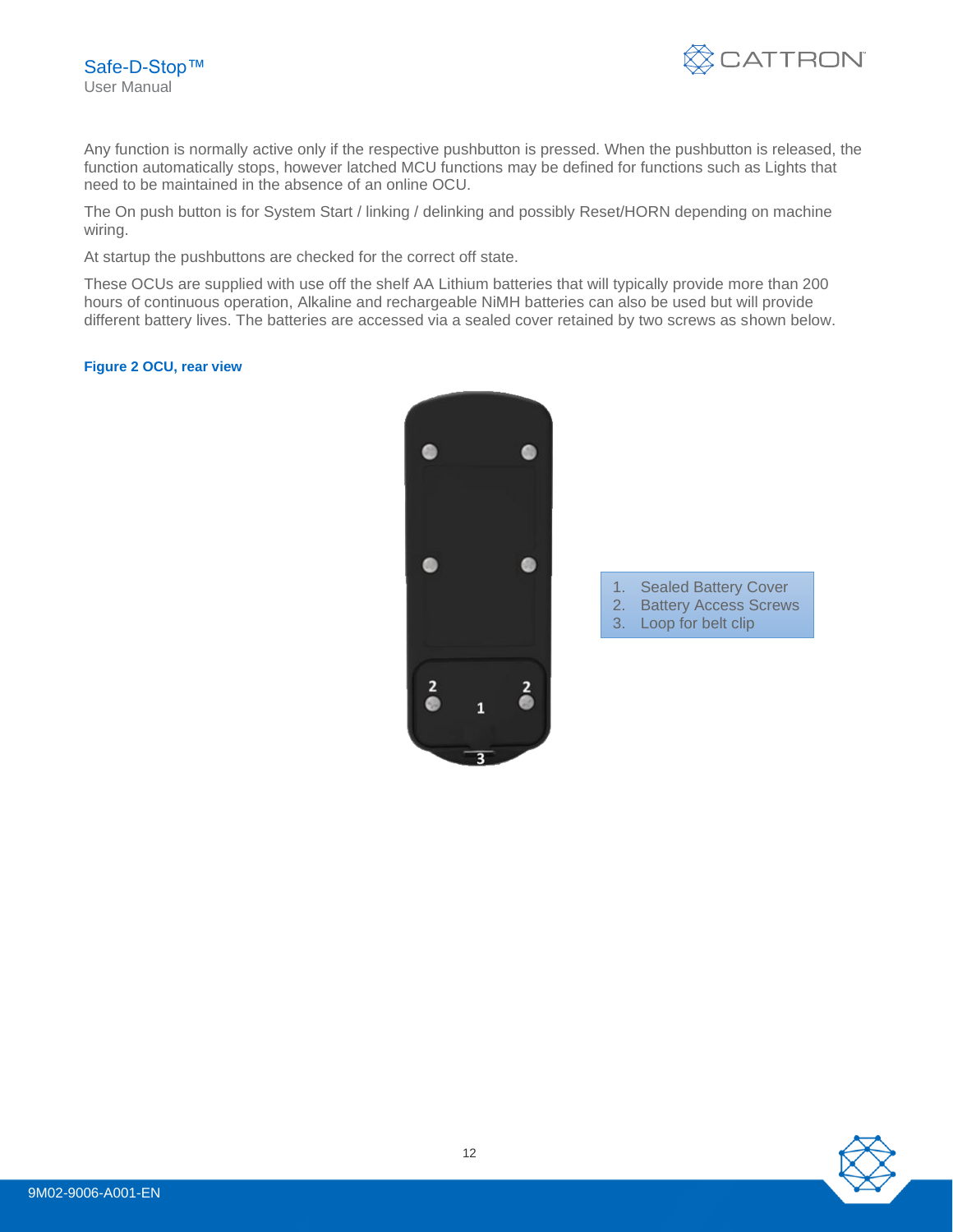

#### <span id="page-12-0"></span>**6.3 RFID Reader**

These OCUs have an additional feature option of a 125kHz RFID reader that can be used in two primary modes

- 1. User Authorization; where the user needs to hold the OCU to an ID badge at start up to be able to select an operational mode. This means that an OCU can associate an ID badge identity (person) to a specific machine and a specific set of available commands, or if no match is found not be able to start the OCU.
- 2. OCU Configuration to match a specific machine; where the user needs to hold the OCU to an ID TAG located on or near a machine at start up, to be able to select that specific machine. This means that an OCU can be owned by one user but used freely to control many different machines.

These two are similar and both required a database that cross references either Authorized User identities or Machine Identities to a specific System Address and set of configuration parameters. This database is then loaded into the OCU and used at startup.

#### <span id="page-12-1"></span>**6.4 Data Logging**

These OCUs feature a fault and data logging capability that provides users with the ability to diagnose any intermittent operational issues and records the total switch activations for planned maintenance of the OCU.

The Associated MCUs feature enhanced logging capabilities with totalizers and run time per motion that enable planned maintenance and data-analytics.

The OCU logs specific data as shown in the table below, the MCU has extensive data logging that goes beyond this data set.

Data log events and switch totalizers can be downloaded over a Bluetooth link using the Configuration PC tool.

OCU Logs are shown in sequence, MCU logs are shown against a Real Time Clock

| Log                                          | Detail                                                          |  |  |  |  |
|----------------------------------------------|-----------------------------------------------------------------|--|--|--|--|
| Self test results                            | Event completed with no error or specific detail of fault shown |  |  |  |  |
| Power up                                     | OCU power ON triggered                                          |  |  |  |  |
| Power Down                                   | OCU power OFF triggered                                         |  |  |  |  |
| E-Stop pressed                               | E-Stop was pressed                                              |  |  |  |  |
| Switch Totalizers for each switch            | Current total activations for each switch                       |  |  |  |  |
| <b>Battery Replaced</b>                      | Batteries have been removed and replaced                        |  |  |  |  |
| Run time on batteries                        | Total run time since new bateries were fitted                   |  |  |  |  |
| Low Battery warning                          | Low Battery Warning has been triggered                          |  |  |  |  |
|                                              | Received Signal Level is below -95dBm AND two of the last three |  |  |  |  |
| RF received signal level below defined level | messages were missed.                                           |  |  |  |  |
| Configuration change and config ID           | Configuration or Program has been updated                       |  |  |  |  |
| Datalog download                             | Datalog has been accessed                                       |  |  |  |  |
| Datalog cleared                              | Datalog has been cleared                                        |  |  |  |  |
| Cat 3 errors                                 | Switch read Errors have been recorded                           |  |  |  |  |

#### **Table 1 OCU Log Event Detail**

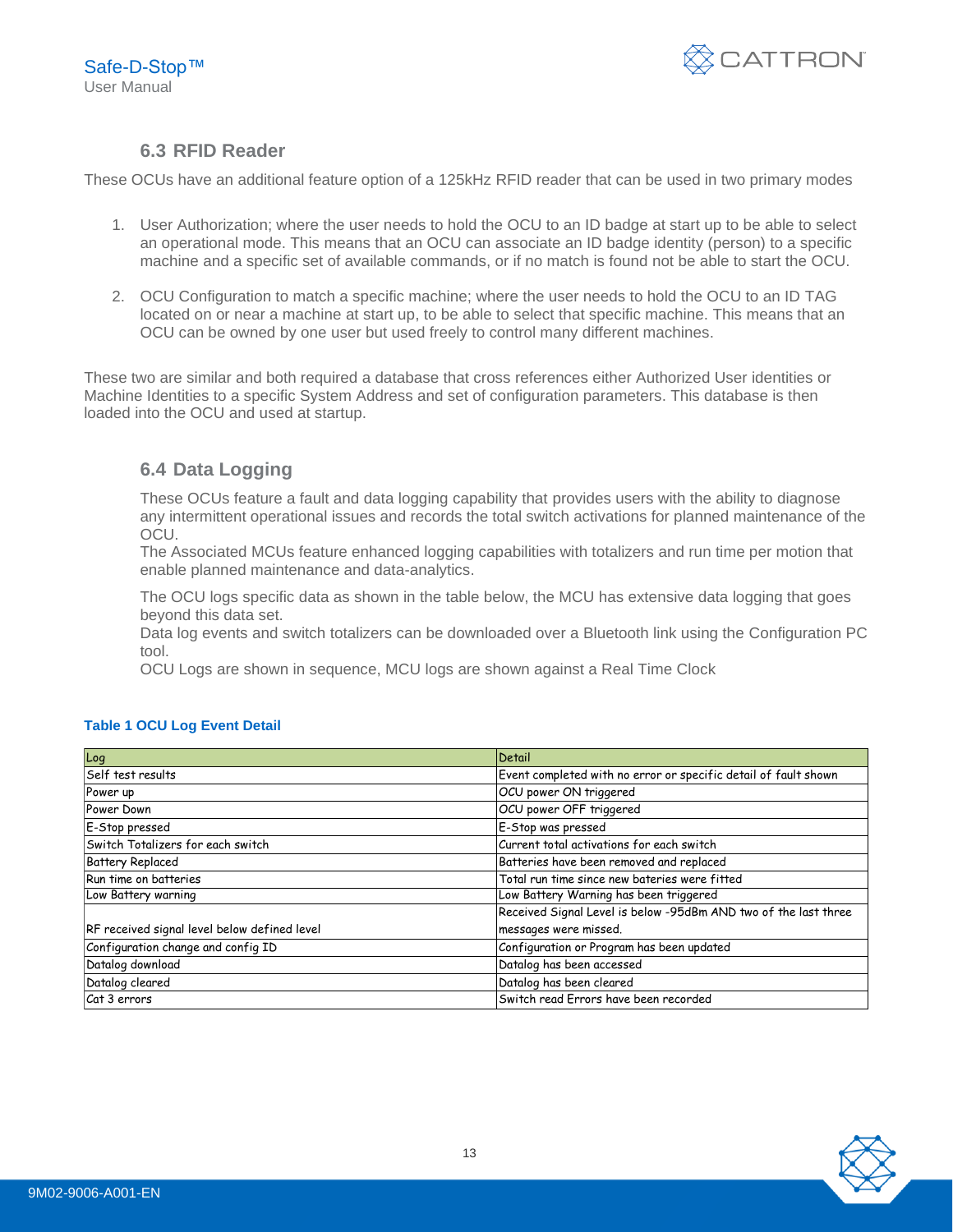

## <span id="page-13-0"></span>7 Operating Instructions

#### <span id="page-13-1"></span>**7.1 OCU First Use**

Insert the set of AA size batteries supplied with your system.

#### <span id="page-13-2"></span>**7.2 OCU Battery – Removal and Replacement**

Referring to the figure below, battery access is under the cover on the rear of the OCU.

- To gain access to the batteries, remove the two screws securing the cover, remove cover and old batteries.
- To replace the batteries, insert new batteries taking note of the correct polarity as shown on the graphic under the batteries, then replace the cover and gently tighten the screws to seal.

#### **Figure 3 OCU, rear view**



- 1. Sealed Battery Cover 2. Battery Access Screws
- 3. Loop for belt clip

**Figure 4 Battery Pack Removal and Replacement**

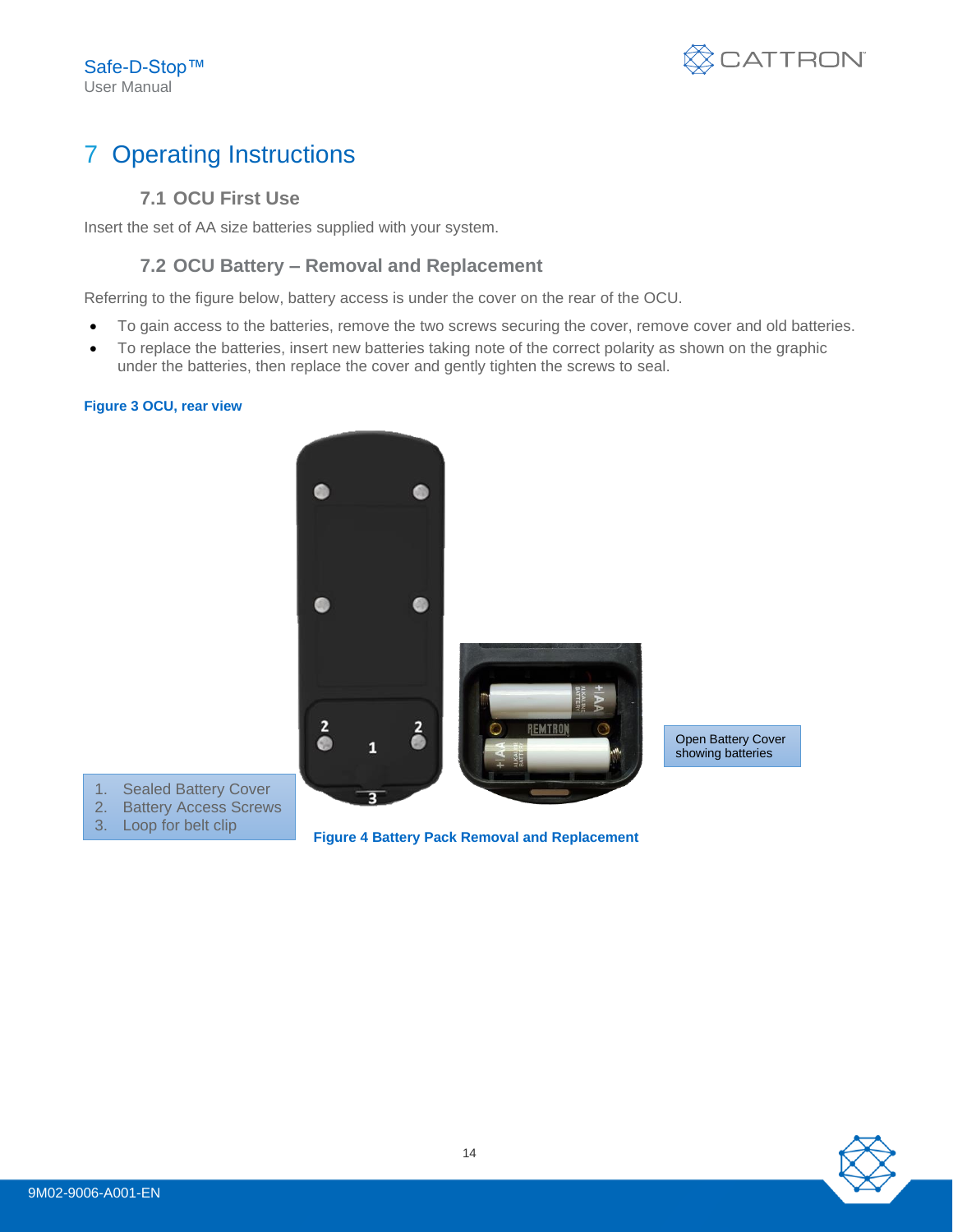Safe-D-Stop™ User Manual



#### <span id="page-14-0"></span>**7.3 Activating the System**

The following assumes that the MCU has been installed according to the associated user manual. Ensure that the OCU being used is the correct one for the machine to be controlled, an OCU may operate equipment that is many hundreds of feet away. Each system is assigned a unique address, the OCU and MCU both use this address and it is not normally duplicated, the OCU should have a label on it identifying the machine to which it is assigned.

#### **WARNING**

More than one remote control system may be used at, around, or nearby your operating facility. Therefore, before selecting an address for a system or spare you must ensure that it is the correct address for the desired equipment to be operated.

If the wrong address is programmed into an OCU or MCU, other remote-controlled equipment located at, around, or nearby your facility may unintentionally become operational. Failure to comply with the above warnings may result in serious injury or death to personnel and damage to equipment.

#### <span id="page-14-1"></span>**7.4 Operating the OCU**

#### **7.4.1 Comment on Momentary Transmission Mode systems**

<span id="page-14-2"></span>For systems configured in the Momentary Transmission (MT) mode, (this is non-standard) the OCU will transmit the STOP command from the OFF, Passive or Active States but will not transmit command functions until the Start sequence (STOP / START) has been completed. The OCU will continue to transmit for 5 seconds after any command button has been released or the stop switch has been pressed, then cease transmitting. The LED and Haptic indications for Stop being pressed in Sleep or Passive mode are no different to those shown in the following paragraphs. Note that MT mode cannot meet the requirements of ISO13849 PLd for the STOP function because there is no guarantee of communication between OCU and MCU.

#### **WARNING**

Momentary Transmission (MT) mode should not be used where it must be guaranteed that the OCU will be able stop the machine, for these applications a continuous mode of transmission must be used. Additionally, in MT Mode the MCU main contactor control safety relays can be configured to stay turned on for varying lengths of time including infinite, or until the OCU has commanded them to turn OFF.

MT should only be used where a risk assessment has indicated that this mode of operation presents no additional risk.

In MT mode there is no guarantee that when an OCU button is pressed it will manage to communicate with the MCU.

Failure to comply with the above warnings may result in serious injury or death to personnel and damage to equipment.

#### **7.4.2 Transition to Passive Mode**

<span id="page-14-3"></span>From an OFF state the OCU can be powered on by pressing the ON button, this will wake the OCU from a deep sleep state to a fully tested PASSIVE mode where it is waiting for user input to move into another operational mode.

The LEDs and Haptic will be tested at this point so you will see all LEDs flash briefly and the Haptic buzz to confirm they are all working.

The center Status and Right-hand LEDs 1 & 2 will then illuminate, the battery status will be shown on LEDs 1 & 2, after a few seconds LED1 & 2 will turn back OFF.

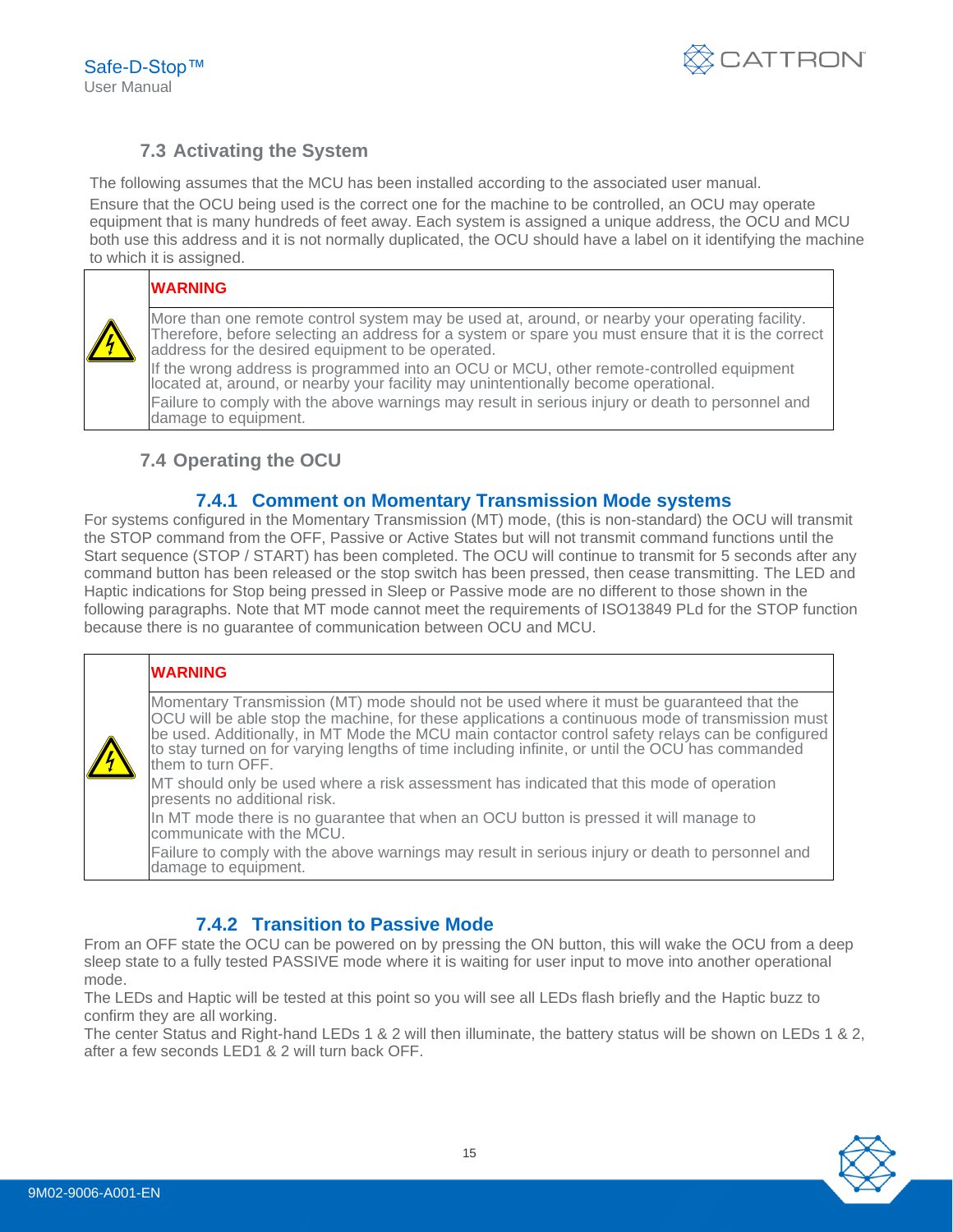

#### **Table 2 Switch ON LED Sequence**

| Sequence                     | <b>LEDs</b> |              |              |                     |              |              |               | <b>Function</b>                                    |
|------------------------------|-------------|--------------|--------------|---------------------|--------------|--------------|---------------|----------------------------------------------------|
|                              | E-Stop      | A            | В            | <b>STATUS</b>       | 1            | 2            | <b>HAPTIC</b> |                                                    |
|                              |             |              |              |                     |              |              |               |                                                    |
| Entering Passive State       |             |              |              | <b>GREEN</b>        |              |              |               |                                                    |
|                              | <b>RED</b>  | <b>RED</b>   | <b>RED</b>   | <b>RED</b>          | <b>RED</b>   | <b>RED</b>   |               |                                                    |
| At switch on after self test |             | <b>GREEN</b> | <b>GREEN</b> | <b>GREEN</b>        | <b>GREEN</b> | <b>GREEN</b> |               | quick verify of LEDs & haptic                      |
|                              |             |              |              | <b>BLUE</b>         |              |              | 1 BUZZ        |                                                    |
| <b>INTERNAL Error</b>        |             |              |              | <b>RED</b>          |              |              | 3 BUZZ        |                                                    |
| CAT 2 Error                  |             |              |              | N/A                 |              |              |               |                                                    |
| SWITCH Error                 |             |              |              | <b>ALT. RED/GRN</b> |              |              | 3 BUZZ        | Alternating Red/Green with<br>Battery state masked |
| Pause                        |             |              |              |                     |              |              |               |                                                    |
|                              | <b>OFF</b>  |              |              | <b>GREEN</b>        | <b>GREEN</b> | <b>GREEN</b> |               | Battery more than 80%                              |
|                              | <b>OFF</b>  |              |              | <b>GREEN</b>        | <b>GREEN</b> | <b>AMBER</b> |               | Battery 60-80%                                     |
| Passive State                | <b>OFF</b>  |              |              | <b>GREEN</b>        | <b>AMBER</b> | <b>AMBER</b> |               | Battery 40-60%                                     |
|                              | <b>OFF</b>  |              |              | <b>GREEN</b>        | <b>AMBER</b> | <b>RED</b>   |               | Battery 20-40%                                     |
|                              | <b>OFF</b>  |              |              | <b>GREEN</b>        | <b>RED</b>   | <b>RED</b>   |               | Battery less than 20%                              |

#### **7.4.3 Linking to the MCU**

<span id="page-15-0"></span>From Passive Mode the OCU can be moved into Active (Transmitting) mode and linked to an MCU, this stage involves some critical Safety tests and a positive transition into active machine controlling mode. The STOP switch is tested every time the OCU is moved into an Active mode, additionally all switch elements are tested at this phase to ensure that none of them are activated, the start sequence from Passive Mode is; **Press the Stop switch and then press the Start switch within 3 seconds.**

#### **Table 3 Active Mode LED Sequence**

| Sequence                                     | <b>LEDs</b>  |   |   |                |  |  |               | <b>Function</b>             |
|----------------------------------------------|--------------|---|---|----------------|--|--|---------------|-----------------------------|
|                                              | E-Stop       | A | В | <b>STATUS</b>  |  |  | <b>HAPTIC</b> |                             |
| Active State Transmission Battery >40% RED F |              |   |   | OFF            |  |  |               | Active and E-Stop available |
| Active State Transmission Battery 20-<br>40% | <b>RED F</b> |   |   | <b>AMBER F</b> |  |  |               | Active and E-Stop available |
| Active State Transmission Battery <20% RED F |              |   |   | <b>RED F</b>   |  |  | 3 BUZZ        | Active and E-Stop available |

At this point the OCU is linked to the MCU and operative, the target machine will be under direct control, verify the connection by activating a non-motion function such as the Horn button. Test all functions briefly at the start of the work session.

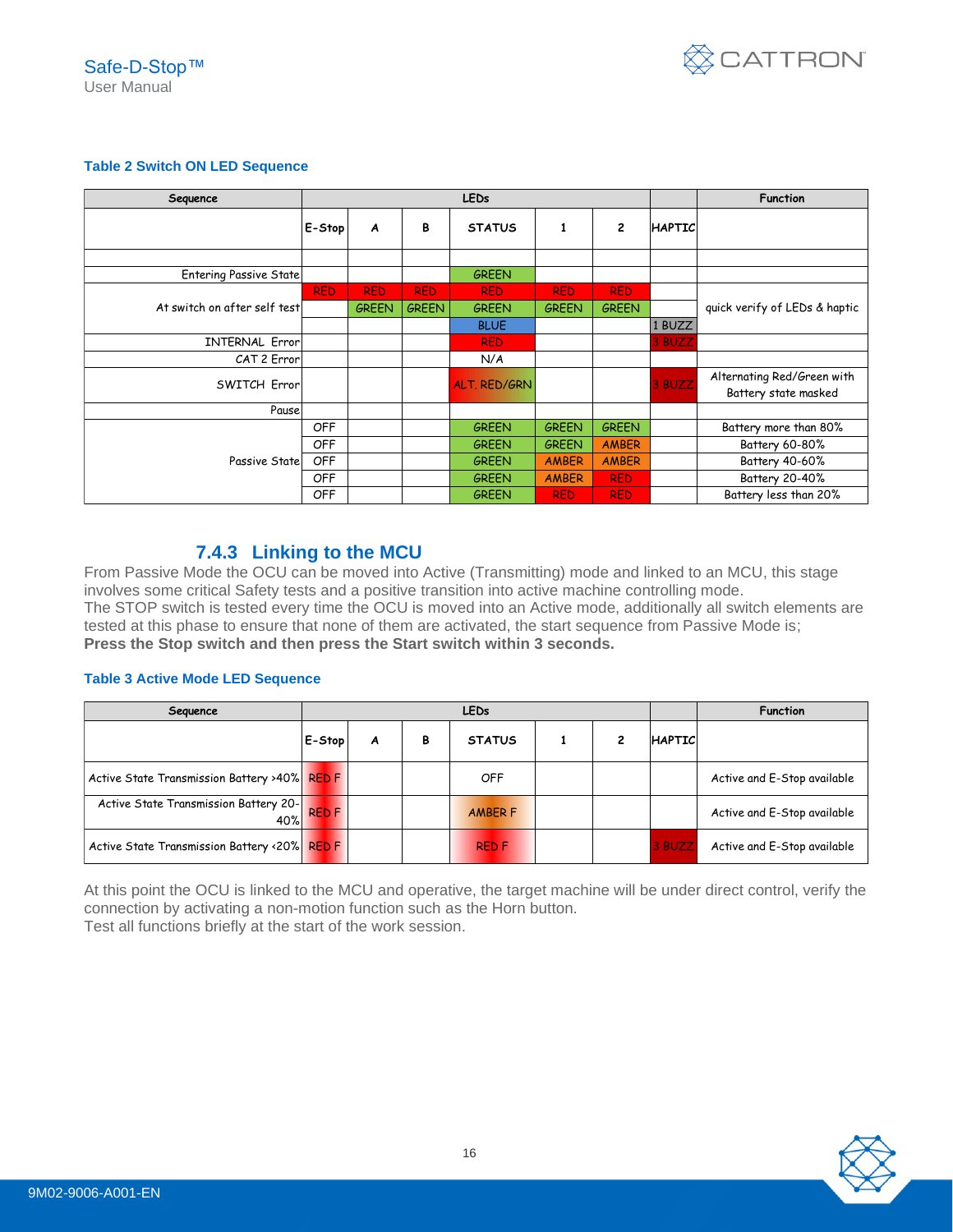



#### **WARNING**

Before attempting to use the system, verify the target crane or machine you wish to operate is under the direct command of your OCU. This is accomplished by operating a non-motion OCU function such as the horn and observing that the horn sounds on the targeted crane or machine. Failure to implement the above may result in serious injury or death to personnel and damage to equipment.

#### **7.4.4 Disconnecting from the MCU by De-Linking**

<span id="page-16-0"></span>The OCU may be disconnected from the MCU without causing an E-Stop by pressing and holding the ON button, then pressing and releasing the STOP button, then releasing the ON button, all within 5 seconds, the OCU will then be in Passive Mode.

#### **7.4.5 Transition to Passive Mode by pressing STOP**

<span id="page-16-1"></span>The machine may be brought to a halt at any time by simply releasing the motion control button that will deactivate the motion control, or in an emergency pressing the STOP button to deactivate the machines main contactor.

<span id="page-16-2"></span>When the STOP button is pressed the OCU sets the STATUS LED Red and the ESTOP LED Green and sends a positive stop command to the MCU and then terminates transmission.

#### **7.4.6 Transition to OFF Mode**

From Passive mode the OCU can either be left until it powers down automatically, or manually put to sleep by pressing and holding the STOP button for 3 seconds.

#### <span id="page-16-3"></span>**7.5 Control Functions**

<span id="page-16-4"></span>The system may have been configured in in different ways, there will be a configuration sheet that identifies all the functions in detail; some of the specific functions are mentioned below.

#### **7.5.1 Lights**

Lights or latched function selection is an MCU based variation where the relay being Latched toggles between the OFF and ON state and it is not affected by the state of the MCU Mainline Contactor relay outputs, i.e. when the MLC relays turn off, this assigned relay will stay in whatever state it was, OFF>OFF or ON>ON. The state can only be changed by turning the OCU back on and changing the state or resetting the MCUs power.

#### <span id="page-16-5"></span>**7.6 RFID Option**

These OCUs have an additional feature option of a 125kHz RFID reader that can be used in two primary modes

1. User Authorization; where the user needs to hold the OCU to an ID badge at start up to be able to select an operational mode. This means that an OCU can associate an ID badge identity (person) to a specific machine and a specific set of available commands, or if no match is found not be able to start the OCU.

This mode has an associated database of users that have specific rights, the OCU will either allow or deny a user to transition the OCU into Active Mode, additionally a user may call up a specific preprogrammed configuration, so for instance a maintenance supervisor will be given additional control functionality not available to the normal user.

After a successful RFID Badge read if the OCU is powered OFF, the process will need to be repeated the next time it is powered ON.

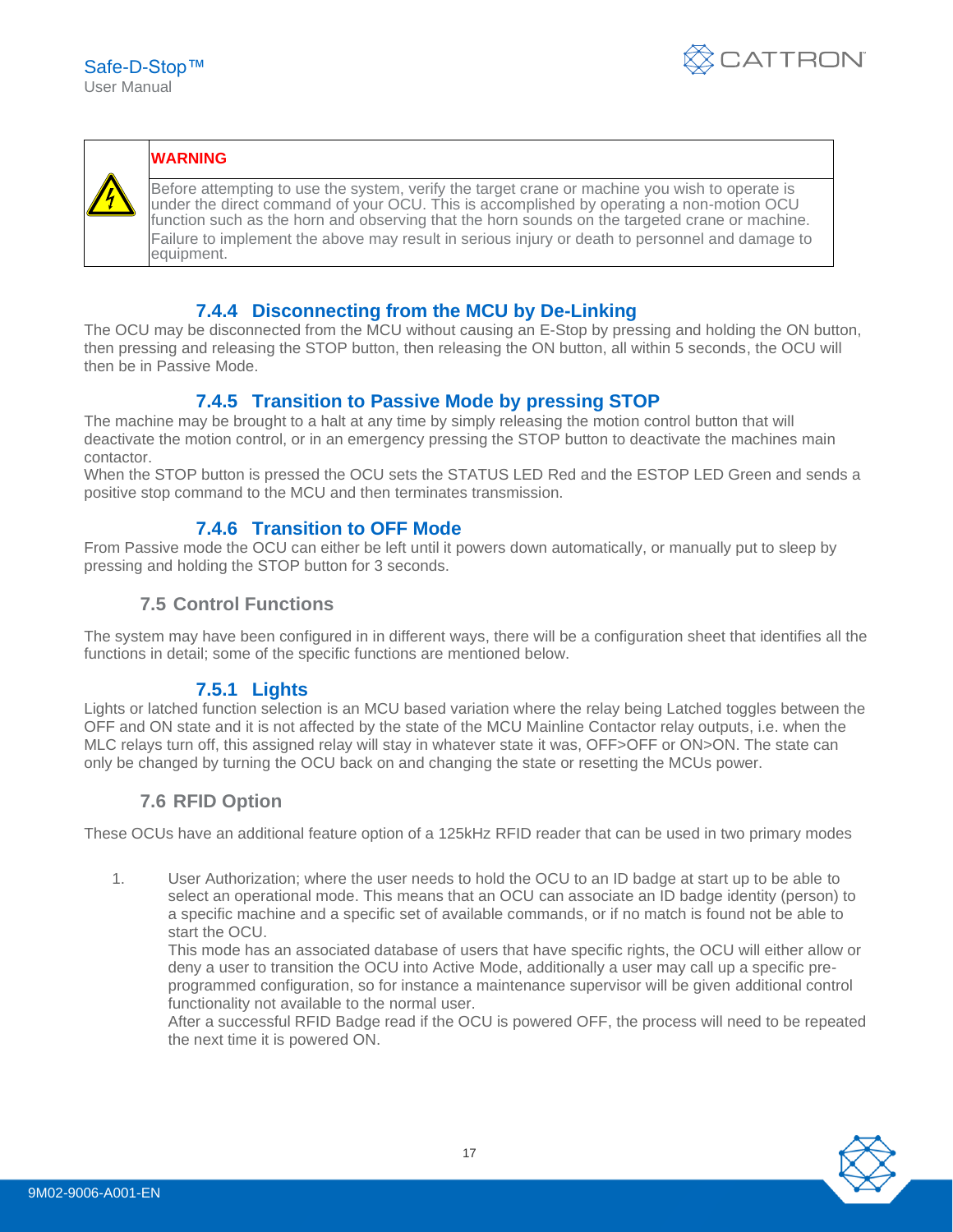

2. OCU Configuration to match a specific machine; where the user needs to hold the OCU to an RFID TAG located on or near a machine at start up to be able to select that specific machines MCU. This means that an OCU can be owned by one user but used freely to control many different machines. This mode also has an associated database of machines MCU and associated characteristics, the OCU will call up a specific pre-programmed configuration such as frequency, address, button functionality and any additional required functions.

#### **7.6.1 Transition to RFID Read Mode**

<span id="page-17-0"></span>From Passive mode the OCU can be transitioned to RFID read mode by pressing and holding the ON/ALM button for 5 seconds. If the OCU is held to a pre-assigned Personnel ID card or Machine Tag, the OCU will attempt to read the RFID device and set the appropriate parameters. After a successful read the OCU will revert to Passive Mode.

#### **Table 4 RFID Read Mode LED Sequence**

| Sequence                              | <b>LEDs</b> |                 |   |               |     |                        |               |  |  |
|---------------------------------------|-------------|-----------------|---|---------------|-----|------------------------|---------------|--|--|
|                                       | E-Stop      | A               | В | <b>STATUS</b> |     | 2                      | <b>HAPTIC</b> |  |  |
| RFID READ Stage 1 PASSIVE             | OFF         |                 |   | <b>GREEN</b>  |     | <b>DEFAULT DEFAULT</b> |               |  |  |
| After pressing ON/ALM for 5 Seconds   | <b>OFF</b>  | <b>RED F</b>    |   | <b>AMBER</b>  | OFF | OFF                    |               |  |  |
| RFID READ Successfully                | <b>OFF</b>  | <b>AMBER FI</b> |   | <b>AMBER</b>  | OFF | <b>OFF</b>             |               |  |  |
| Configuration Updated                 | <b>OFF</b>  | <b>GREEN</b>    |   | <b>GREEN</b>  | OFF | <b>OFF</b>             |               |  |  |
| Config Complete, back to Passive Mode | OFF         | <b>OFF</b>      |   | <b>GREEN</b>  |     | DEFAULT DEFAULT 1 BUZZ |               |  |  |
| RFID READ FAILED                      | OFF         | <b>RED</b>      |   | <b>AMBER</b>  | OFF | <b>OFF</b>             | 3 BUZZ        |  |  |

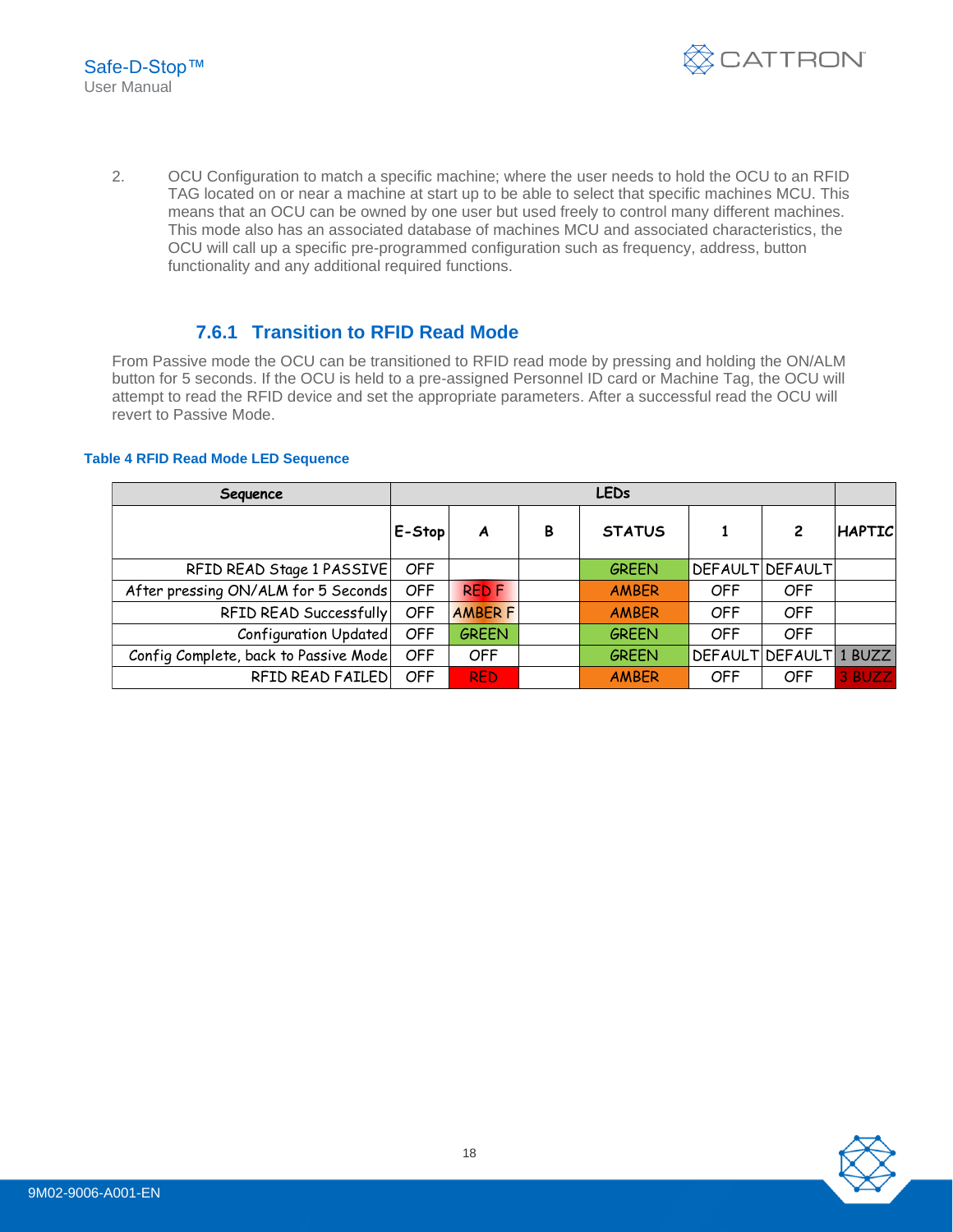

## <span id="page-18-1"></span><span id="page-18-0"></span>8 OCU Maintenance

#### **8.1Built in Reliability**

The Safe-D-Stop and associated MCU has been designed to be highly reliable by incorporating many features such as RF antenna diversity, high performance radios, built in fault tolerance that will safely isolate any faults if possible and self-clearing in the event of a transient fault, (these will still be logged) so users can expect superior reliability.

#### **8.2Maintenance Personnel**

<span id="page-18-2"></span>Unless customer technicians have received formal maintenance training from Cattron, the safe and approved maintenance philosophy is that faulty OCUs or MCUs should be returned to an authorized facility for repair. This ensures that safety and reliability are maintained at the required level.

#### **Note:** When returning an OCU for repair, make a note of the serial number so that the OCU configuration may be retrieved for any spare OCUs that need to be programmed.

#### **8.3Preventative Maintenance**

<span id="page-18-3"></span>Preventive on-site maintenance is extremely important to ensure system safety and longevity, the following items are recommended:

Daily Visual Inspection:

- o Before use, visually inspect the OCU for cleanliness, physical damage and security of external parts (screws, battery cover, switches, etc.).
- o Regular visual inspections not only mean quickly locating a source of potential problems, but also may prevent serious problems from developing later.

Cleaning the OCU:

o If necessary, the OCU should be cleaned with a moist cloth and a mild soap solution and then wiped dry with a clean paper towel. Do not immerse the OCU in water and do not use any alcohol-based or oil-based solvent cleaners—these could damage the housing.

Functional Check:

o After maintenance or repair, carry out a functional check to ensure the correct machine is under control and that all functions are working correctly.

Mission Time

o The OCU mission time (between major service or replacement) is expected in a normal heavy industrial environment to be about 5 years. Examination of the Totalizer logs should be made at least annually, if the number of switch activations has exceeded 1 Million operations, we recommend that the unit be returned for a switch assembly replacement before the projected switch life of 2 million operations is reached.

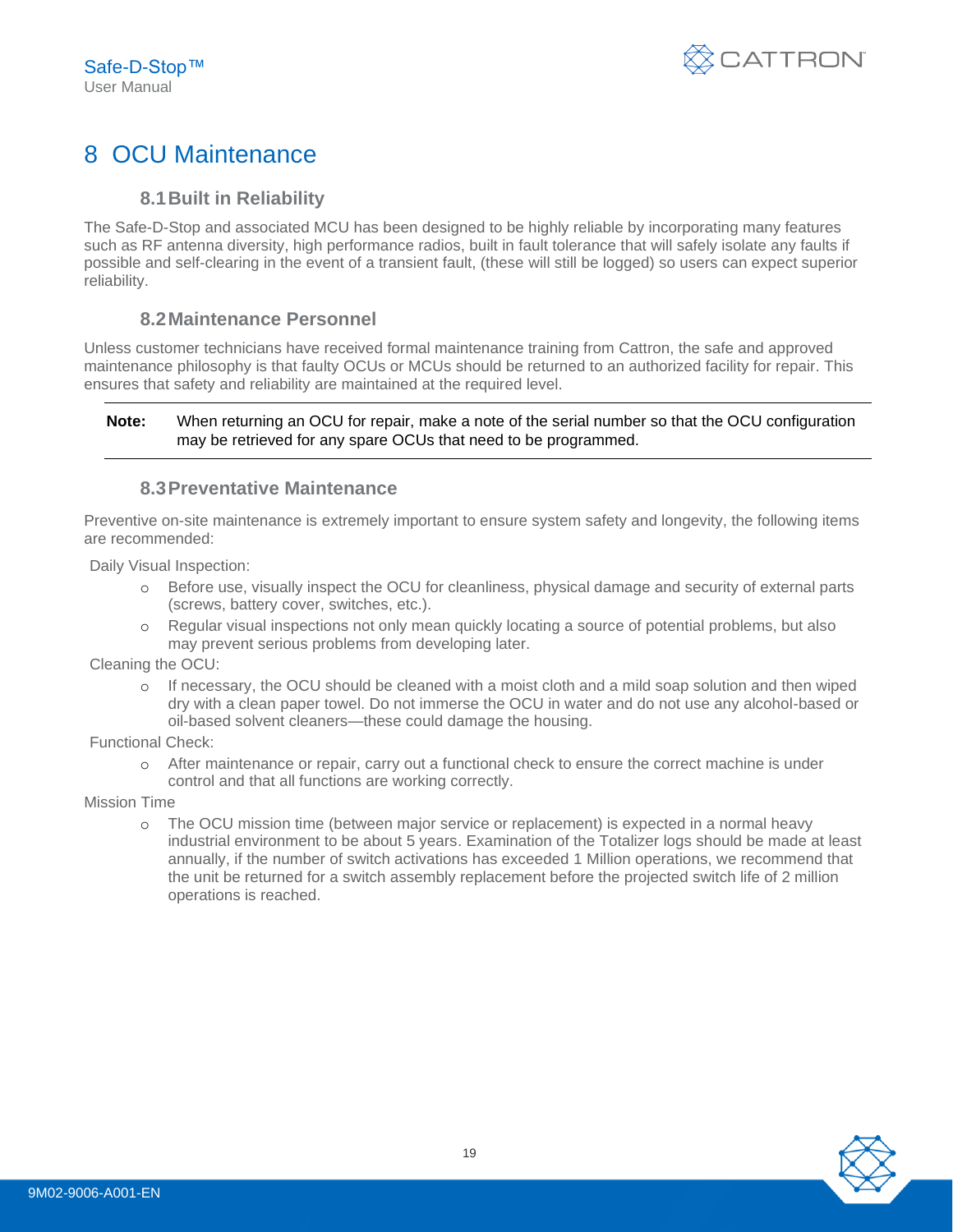

## <span id="page-19-0"></span>9 CattronLink™

#### **WARNING**

More than one remote control system may be used at, around, or nearby your operating facility. Therefore, before selecting an address for a system or spare you must ensure that it is the correct address for the desired equipment to be operated. If the wrong address is programmed into an OCU or MCU, other remote-controlled equipment located at, around, or nearby your facility may unintentionally become operational. Failure to comply with the above warnings may result in serious injury or death to personnel and damage to equipment.

These controllers feature the latest innovations in Safety, Programming and Configuration that enable continuous performance and feature upgrades to be a simple process.

There are two parts to this;

- 1. The Firmware that includes the core safety functions and the Features (or Apps) that have been integrated that give the OCU its operational capabilities such as RFID User Authorization or Tandem Crane control
- 2. The Configuration Parameters that define the enabled state of any features, the required configuration parameters such as Operating Frequencies, Address, Addressing Mode, Time-share Algorithms, Switches allowed to be ON at startup, RFID use, Switch Mapping and much more.

The Firmware may contain features that are not configured or used, however if a feature is wanted, its App must be in the firmware.

Configuration parameters that are not available in the firmware will not be implemented even if loaded in the Configuration file.

Therefore, as features are release the firmware needs to be upgraded in order to benefit from them (if wanted).

Be aware that there may be compatibility issues that may prevent a system from operating if for e.g. using newer firmware in an OCU and older firmware in an MCU; to ensure compatibility upgrade the firmware in all system components.

Due to this flexible and easily upgradeable configuration concept, it is not uncommon for one OCU to be kept as a spare for multiple machines.

All OCU and MCU access is carried out wirelessly over a Bluetooth link from a laptop or PC running the Cattron software utility called CattronLink™.

#### <span id="page-19-1"></span>**9.1 What is CattronLink™ Software.**

CatttonLink™ software is a suite of Apps that enable the latest generation of Cattron remote control products to be accessed over a Bluetooth® link for the purposes of;

- Firmware Upgrades
- Loading or changing of configuration parameters such as Frequency, Address, OCU Timeout, button / switch / relay allocation, etc.
- Examining device status including switch and relay totalizers
- Examining the datalogging stores.

CattronLink may be operated locally or remotely with the assistance of a member of the Cattron support team.

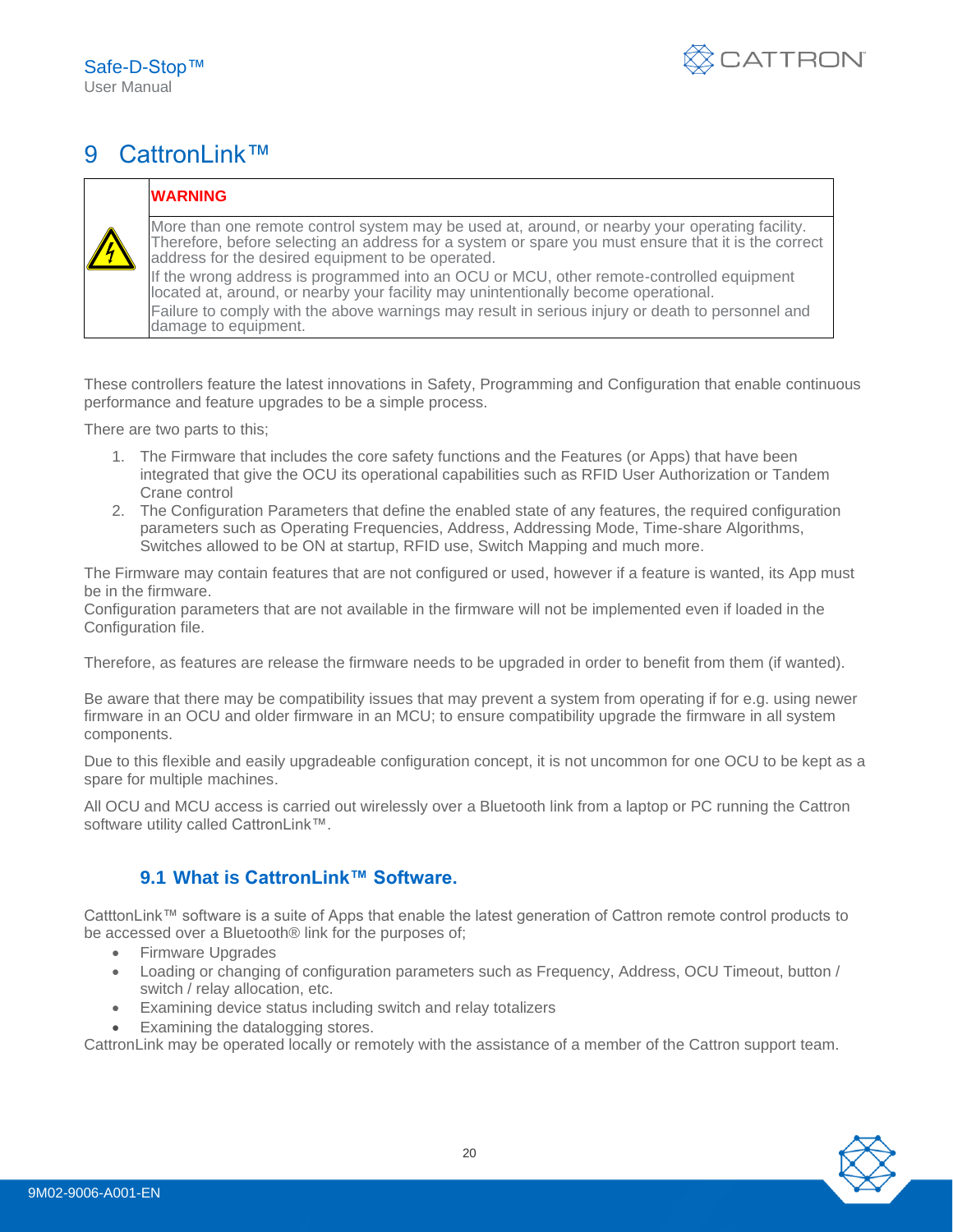Safe-D-Stop™ User Manual



## <span id="page-20-0"></span>10Technical Specifications

Refer to Resources tab on the Cattron Website

<https://www.cattron.com/products/safety-system-solutions/safe-d-stop/>

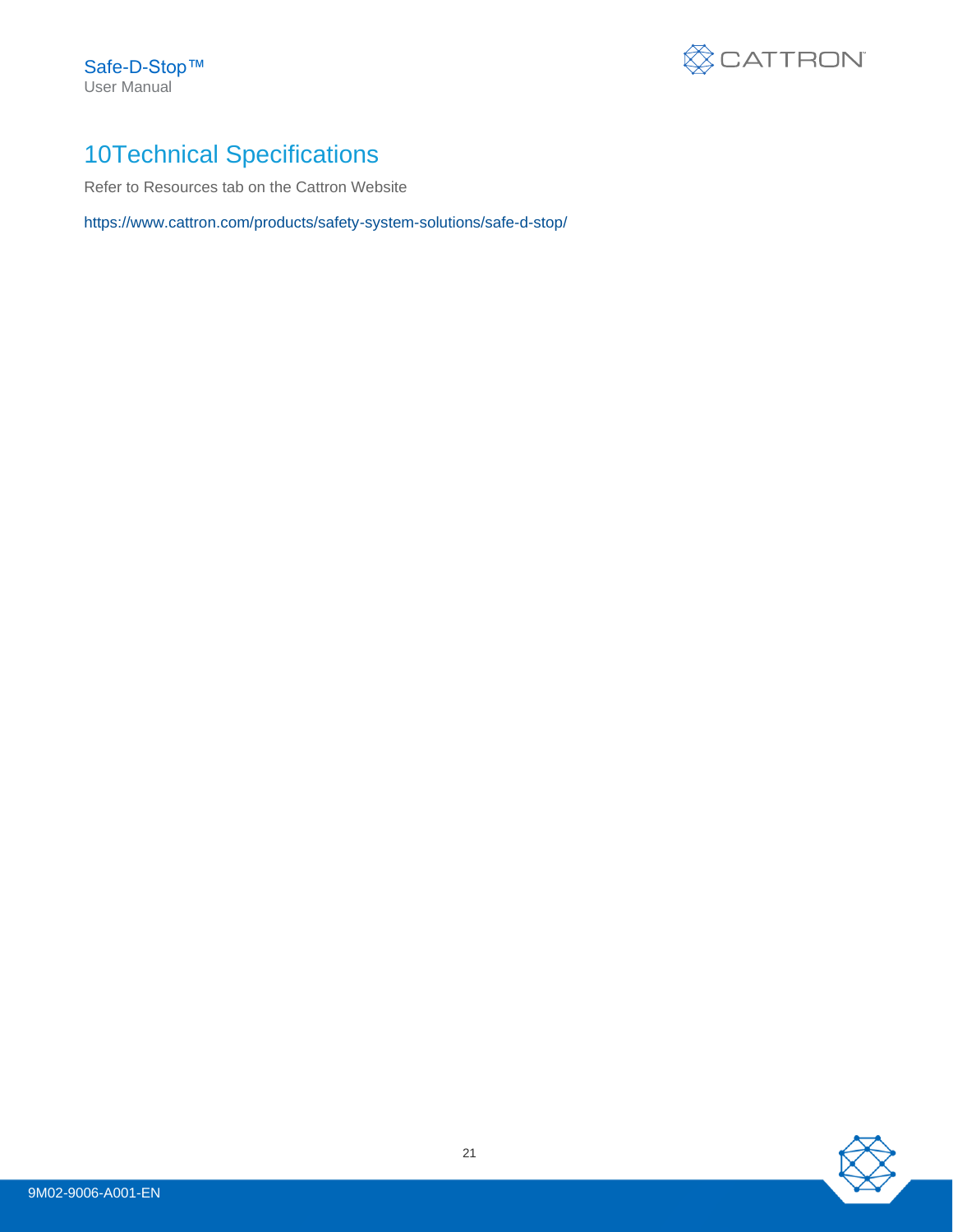Safe-D-Stop™ User Manual



## <span id="page-21-0"></span>11 Configuration Sheets

Refer to the resource tab for Safe-D-Stop™ at the following web address. [www.cattron.com/index.php/Safe-D-Stop](http://www.cattron.com/index.php/Safe-D-Stop)

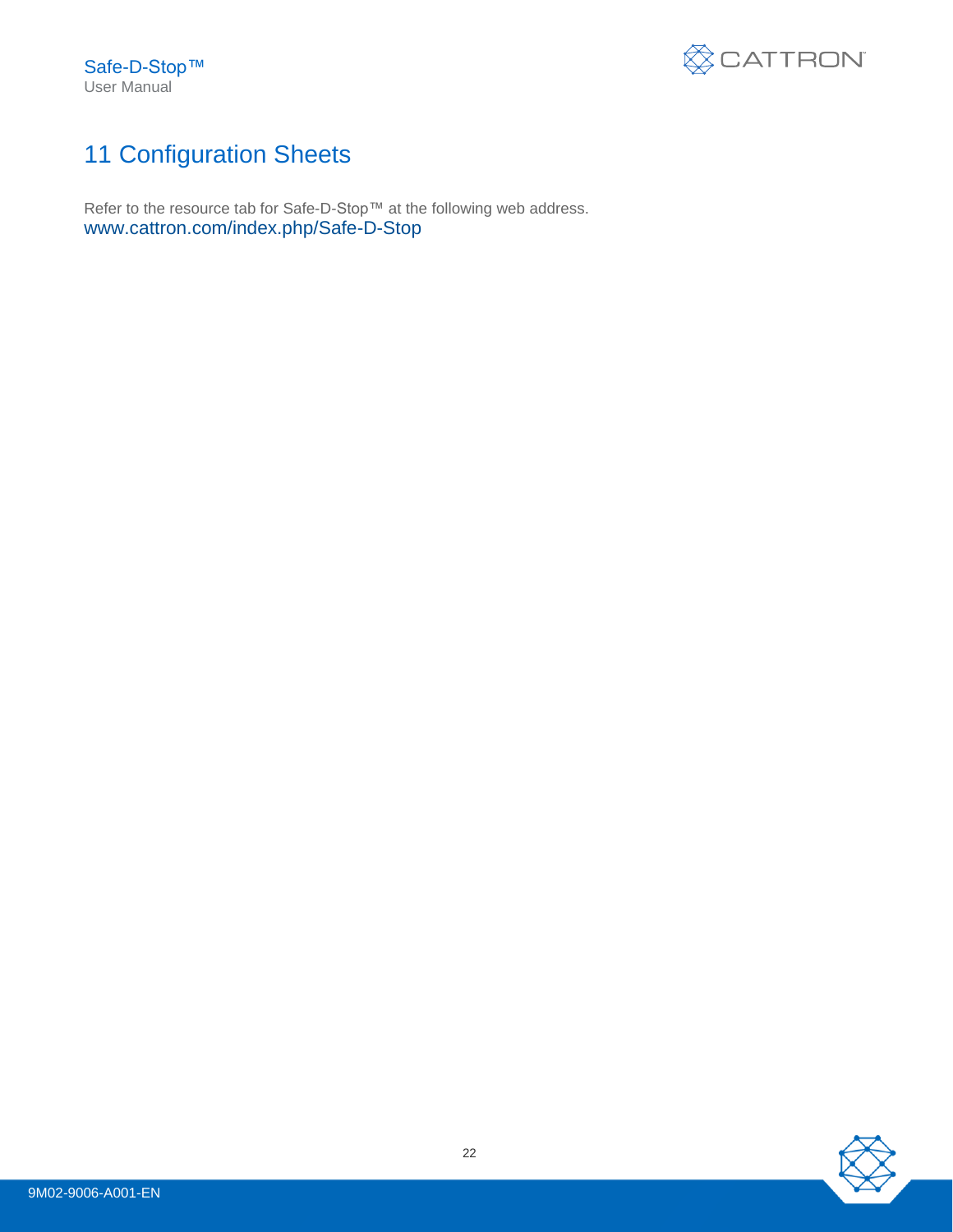

## <span id="page-22-0"></span>12 CE Declaration of Conformity

Hereby Cattron declares that the radio equipment is in compliance with Directive 2014/53/EU. The full text of the EU declaration of conformity is available at the following internet address: **[www.cattron.com](http://www.cattron.com./)** 

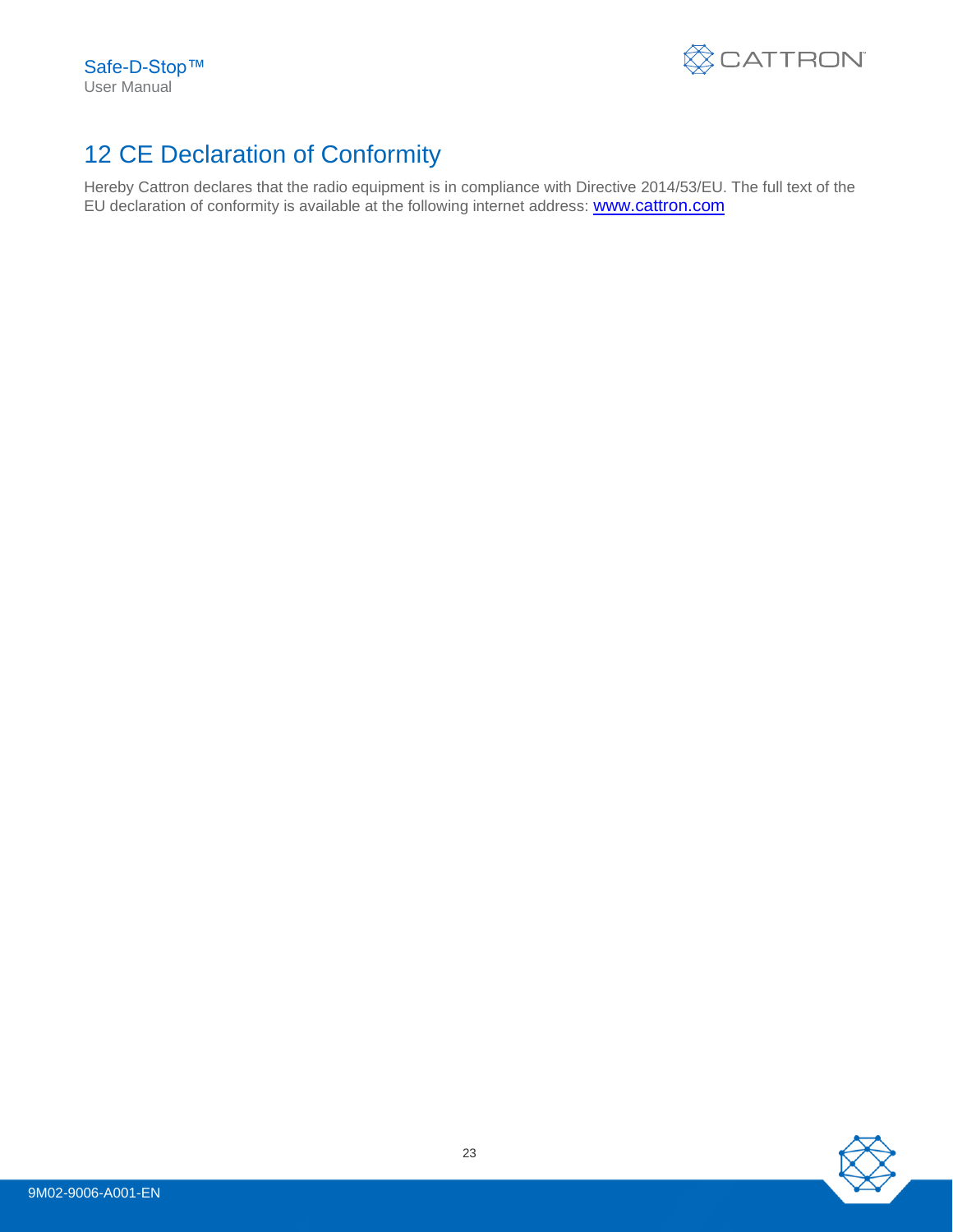

## <span id="page-23-0"></span>13 RF Compliance

Information to the User regarding FCC Compliance:

- Changes or modifications not expressly approved by the manufacturer shall void the user's authority to operate the equipment.
- This Class A digital apparatus complies with Industry-Canada ICES-003 standards.
	- This device complies with Part 15 of the FCC Rules. Operation is subject to the following two conditions: (1) This device may not cause harmful interference (2) This device must accept any interference received, including interference that may cause undesired
	- operation.
- **Note:** This equipment has been tested and found to comply with the limits for a Class A digital device, pursuant to Part 15 of the FCC Rules. These limits are designed to provide reasonable protection against harmful interference. This equipment generates, uses, and can radiate radio frequency energy and, if not installed and used in accordance with the instruction manual, may cause harmful interference to radio communications. Operation of this equipment in a residential area is likely to cause harmful interference, in which case the user will be required to correct the interference at his/her own expense.

OCUs have been approved to comply with both FCC Part 15 and Industry Canada RSS-210 applications standards.

<span id="page-23-1"></span>No United States of America FCC or Industry Canada license is required for operation of FCC Part 15 or RSS-210 MKU OCUs.

#### **13.1 Unlicensed Bands**

Unlicensed bands include the following:

- 902-928 MHz in the U.S.A. and Canada
- 433-434 MHz in the EU, Brazil, China and others
- 868 MHz in the EU
- <span id="page-23-2"></span>• Other regions may differ based on National and regional rules.

#### **13.2 Licensed Bands**

Licensed bands include the following:

- 450-470 MHz in the U.S.A. and Canada
- Other regions may differ based on National and regional rules.